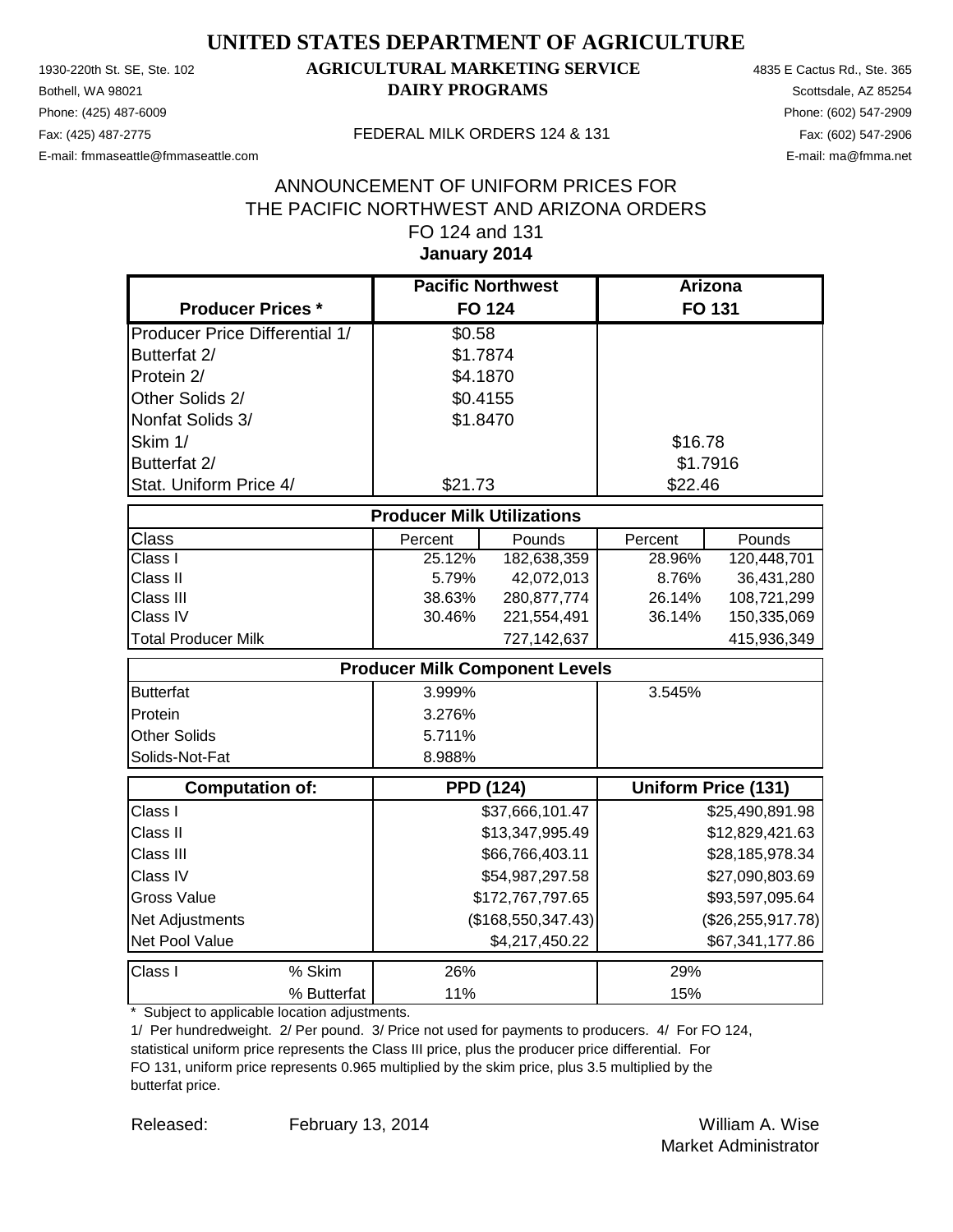## MILK MARKET SUMMARIES FOR JANUARY 2014

|                                   |              |               |              | January 2014       |          |
|-----------------------------------|--------------|---------------|--------------|--------------------|----------|
|                                   | January 2014 | December 2013 | January 2013 | <b>Change From</b> |          |
|                                   |              |               |              | Month-Ago          | Year-Ago |
| <b>Producer Deliveries</b>        | 727,142,637  | 698,005,897   | 698,644,520  | 4.17%              | 4.08%    |
| <b>Daily Deliveries</b>           | 23,456,214   | 22,516,319    | 22,536,920   | 4.17%              | 4.08%    |
| Number of Producers*              | 587          | 587           | 603          |                    |          |
| Daily Deliveries Per Producer*    | 39,959       | 38,358        | 37,375       | 4.17%              | 6.91%    |
| <b>Class I Producer Milk</b>      | 182,638,359  | 178,731,902   | 190,337,228  | 2.19%              | $-4.04%$ |
| Class I Utilization (%)           | 25.12%       | 25.61%        | 27.24%       |                    |          |
| <b>Class I Daily Usage</b>        | 5,891,560    | 5,765,545     | 6,139,911    | 2.19%              | $-4.04%$ |
| Producer Price Differential (PPD) | \$0.58       | \$1.36        | \$0.27       | $-$0.78$           | \$0.31   |
| Uniform Price (@ 3.5% Butterfat)  | \$21.73      | \$20.31       | \$18.41      | \$1.42             | \$3.32   |
| Uniform Price (@ Avg. Pool Tests) | \$23.82      | \$22.61       | \$20.20      | \$1.21             | \$3.62   |
| Avg. Pool Butterfat Test          | 3.999%       | 4.078%        | 4.006%       |                    |          |
| Avg. Pool Protein Test            | 3.276%       | 3.350%        | 3.284%       |                    |          |
| Avg. Pool Other Solids Test       | 5.711%       | 5.701%        | 5.726%       |                    |          |

# *Pacific Northwest Order (FO 124)*

## *Arizona Order (FO 131)*

|                                   |              |               |              | January 2014       |          |
|-----------------------------------|--------------|---------------|--------------|--------------------|----------|
|                                   | January 2014 | December 2013 | January 2013 | <b>Change From</b> |          |
|                                   |              |               |              | Month-Ago          | Year-Ago |
| <b>Producer Deliveries</b>        | 415,936,349  | 394,272,732   | 398,169,235  | 5.49%              | 4.46%    |
| <b>Daily Deliveries</b>           | 13,417,302   | 12,718,475    | 12,844,169   | 5.49%              | 4.46%    |
| Number of Producers               | 90           | 90            | 94           |                    |          |
| Daily Deliveries Per Producer     | 149,081      | 141,316       | 136,640      | 5.49%              | 9.10%    |
| <b>Class I Producer Milk</b>      | 120,448,701  | 118,878,166   | 118,435,430  | 1.32%              | 1.70%    |
| Class I Utilization (%)           | 28.96%       | 30.15%        | 29.74%       |                    |          |
| <b>Class I Daily Usage</b>        | 3,885,442    | 3,834,780     | 3,820,498    | 1.32%              | 1.70%    |
| Uniform Price (@ 3.5% Butterfat)  | \$22.46      | \$21.34       | \$18.82      | \$1.12             | \$3.64   |
| Uniform Price (@ Avg. Pool Tests) | \$22.54      | \$21.52       | \$19.02      | \$1.02             | \$3.52   |
| Avg. Pool Butterfat Test          | 3.545%       | 3.615%        | 3.633%       |                    |          |

#### *Numbers in Bold/Italics are estimated.*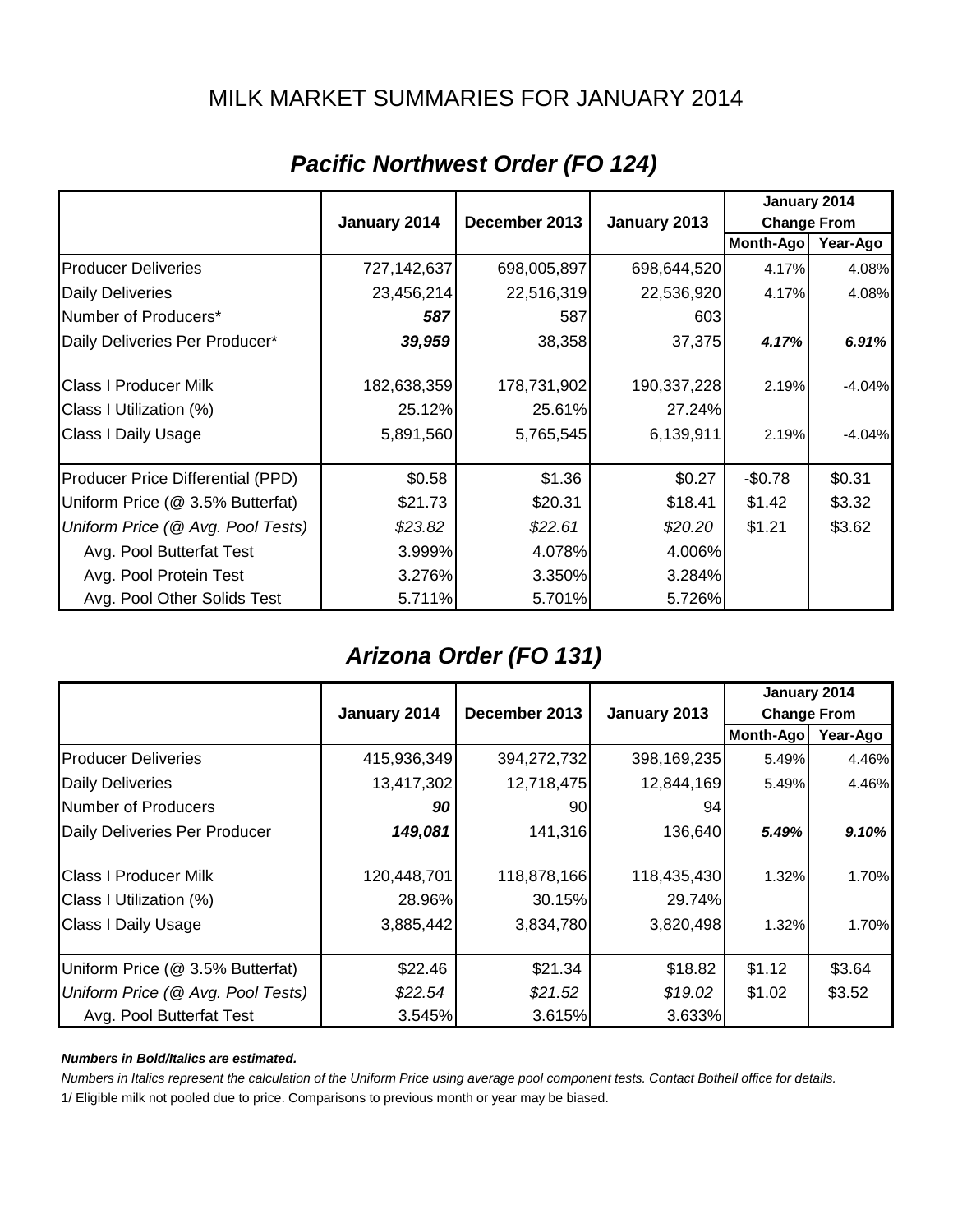Phone: (425) 487-6009 Phone: (602) 547-2909 E-mail: fmmaseattle@fmmaseattle.com E-mail: ma@fmma.net

## 1930-220th St. SE, Ste. 102 **AGRICULTURAL MARKETING SERVICE** 4835 E Cactus Rd., Ste. 365 **Bothell, WA 98021 DAIRY PROGRAMS** Scottsdale, AZ 85254

#### Fax: (425) 487-2775 FEDERAL MILK ORDERS 124 & 131

## **February 2014** ANNOUNCEMENT OF UNIFORM PRICES FOR THE PACIFIC NORTHWEST AND ARIZONA ORDERS FO 124 and 131

|                                       | <b>Pacific Northwest</b>              |                  | Arizona           |                            |
|---------------------------------------|---------------------------------------|------------------|-------------------|----------------------------|
| <b>Producer Prices *</b>              |                                       | <b>FO 124</b>    |                   | <b>FO 131</b>              |
| <b>Producer Price Differential 1/</b> | (\$0.13)                              |                  |                   |                            |
| Butterfat 2/                          | \$2.0109                              |                  |                   |                            |
| Protein 2/                            | \$4.6044                              |                  |                   |                            |
| Other Solids 2/                       | \$0.4453                              |                  |                   |                            |
| Nonfat Solids 3/                      | \$1.8914                              |                  |                   |                            |
| Skim 1/                               |                                       |                  | \$17.54           |                            |
| Butterfat 2/                          |                                       |                  | \$1.9753          |                            |
| Stat. Uniform Price 4/                | \$23.22                               |                  | \$23.84           |                            |
|                                       | <b>Producer Milk Utilizations</b>     |                  |                   |                            |
| Class                                 | Percent                               | Pounds           | Percent           | Pounds                     |
| Class I                               | 36.52%                                | 160,808,957      | 25.89%            | 101,076,194                |
| Class II                              | 9.96%                                 | 43,867,597       | 10.34%            | 40,383,388                 |
| Class III                             | 13.24%                                | 58,306,338       | 22.34%            | 87,225,097                 |
| Class IV                              | 40.28%                                | 177,355,001      | 41.43%            | 161,781,659                |
| <b>Total Producer Milk</b>            |                                       | 440,337,893      |                   | 390,466,338                |
|                                       | <b>Producer Milk Component Levels</b> |                  |                   |                            |
| <b>Butterfat</b>                      | 3.916%                                |                  | 3.449%            |                            |
| Protein                               | 3.208%                                |                  |                   |                            |
| Other Solids                          | 5.731%                                |                  |                   |                            |
| Solids-Not-Fat                        | 8.939%                                |                  |                   |                            |
| <b>Computation of:</b>                |                                       | <b>PPD (124)</b> |                   | <b>Uniform Price (131)</b> |
| Class I                               |                                       | \$34,189,508.05  |                   | \$22,039,756.82            |
| Class II                              |                                       | \$14,282,842.41  |                   | \$14,784,272.92            |
| Class III                             |                                       | \$14,848,877.02  |                   | \$25,393,191.16            |
| Class IV                              |                                       | \$46,791,486.12  |                   | \$30,362,012.40            |
| <b>Gross Value</b>                    |                                       | \$110,112,713.60 |                   | \$92,579,233.30            |
| Net Adjustments                       | (\$110,685,168.29)                    |                  | (\$26,428,059.77) |                            |
| Net Pool Value                        |                                       | (\$572,454.69)   |                   | \$66,151,173.53            |
| % Skim<br>Class I                     | 37%                                   |                  | 26%               |                            |
| % Butterfat                           | 17%                                   |                  | 14%               |                            |

\* Subject to applicable location adjustments.

1/ Per hundredweight. 2/ Per pound. 3/ Price not used for payments to producers. 4/ For FO 124, statistical uniform price represents the Class III price, plus the producer price differential. For FO 131, uniform price represents 0.965 multiplied by the skim price, plus 3.5 multiplied by the butterfat price.

Released: William A. Wise March 13, 2014 Market Administrator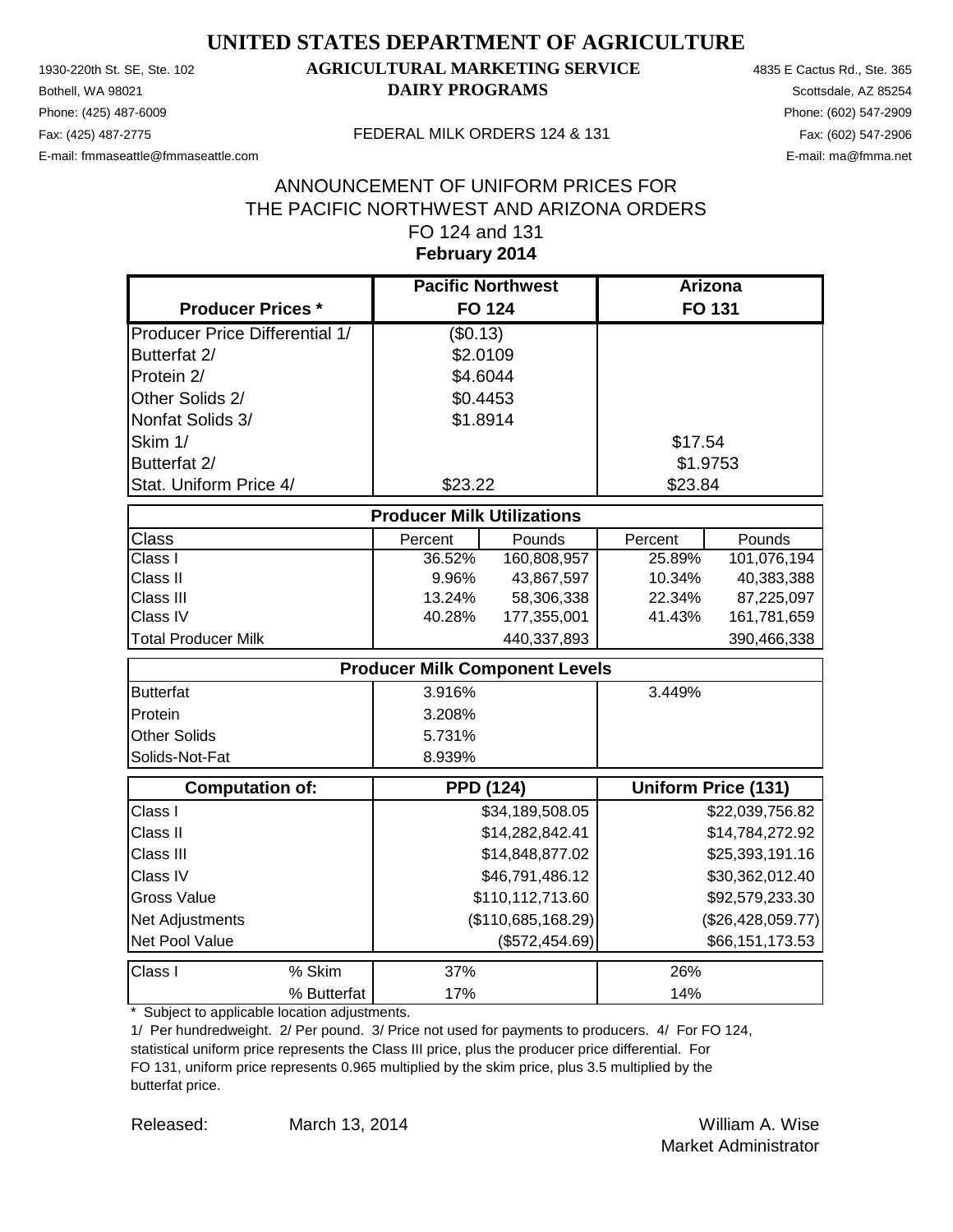## MILK MARKET SUMMARIES FOR FEBRUARY 2014

|                                   |               | February 2014 |               |                    |           |
|-----------------------------------|---------------|---------------|---------------|--------------------|-----------|
|                                   | February 2014 | January 2014  | February 2013 | <b>Change From</b> |           |
|                                   | 11            |               |               | Month-Ago          | Year-Ago  |
| <b>Producer Deliveries</b>        | 440,337,893   | 727,142,637   | 645, 154, 202 | $-39.44%$          | $-31.75%$ |
| <b>Daily Deliveries</b>           | 15,726,353    | 23,456,214    | 23,041,222    | $-32.95%$          | $-31.75%$ |
| Number of Producers*              | 444           | 585           | 596           |                    |           |
| Daily Deliveries Per Producer*    | 35,420        | 40,096        | 38,660        | $-11.66%$          | $-8.38\%$ |
| <b>Class I Producer Milk</b>      | 160,808,957   | 182,638,359   | 167,457,929   | $-11.95%$          | $-3.97%$  |
| Class I Utilization (%)           | 36.52%        | 25.12%        | 25.96%        |                    |           |
| <b>Class I Daily Usage</b>        | 5,743,177     | 5,891,560     | 5,980,640     | $-2.52%$           | $-3.97%$  |
| Producer Price Differential (PPD) | (\$0.13)      | \$0.58        | \$0.77        | $-$0.71$           | $-$0.90$  |
| Uniform Price (@ 3.5% Butterfat)  | \$23.22       | \$21.73       | \$18.02       | \$1.49             | \$5.20    |
| Uniform Price (@ Avg. Pool Tests) | \$25.07       | \$23.82       | \$19.47       | \$1.25             | \$5.60    |
| Avg. Pool Butterfat Test          | 3.916%        | 3.999%        | 3.924%        |                    |           |
| Avg. Pool Protein Test            | 3.208%        | 3.276%        | 3.234%        |                    |           |
| Avg. Pool Other Solids Test       | 5.731%        | 5.711%        | 5.744%        |                    |           |

# *Pacific Northwest Order (FO 124)*

## *Arizona Order (FO 131)*

|                                   |               |              |               |                    | February 2014 |
|-----------------------------------|---------------|--------------|---------------|--------------------|---------------|
|                                   | February 2014 | January 2014 | February 2013 | <b>Change From</b> |               |
|                                   |               |              |               | Month-Ago          | Year-Ago      |
| <b>Producer Deliveries</b>        | 390,466,338   | 415,936,349  | 378,828,890   | $-6.12%$           | 3.07%         |
| <b>Daily Deliveries</b>           | 13,945,226    | 13,417,302   | 13,529,603    | 3.93%              | 3.07%         |
| Number of Producers               | 92            | 92           | 94            |                    |               |
| Daily Deliveries Per Producer     | 151,579       | 145,840      | 143,932       | 3.94%              | 5.31%         |
| <b>Class I Producer Milk</b>      | 101,076,194   | 120,448,701  | 107,992,922   | $-16.08%$          | $-6.40%$      |
| Class I Utilization (%)           | 25.89%        | 28.96%       | 28.51%        |                    |               |
| <b>Class I Daily Usage</b>        | 3,609,864     | 3,885,442    | 3,856,890     | $-7.09\%$          | $-6.40%$      |
| Uniform Price (@ 3.5% Butterfat)  | \$23.84       | \$22.46      | \$18.51       | \$1.38             | \$5.33        |
| Uniform Price (@ Avg. Pool Tests) | \$23.75       | \$22.54      | \$18.60       | \$1.21             | \$5.15        |
| Avg. Pool Butterfat Test          | 3.449%        | 3.545%       | 3.556%        |                    |               |

#### *Numbers in Bold/Italics are estimated.*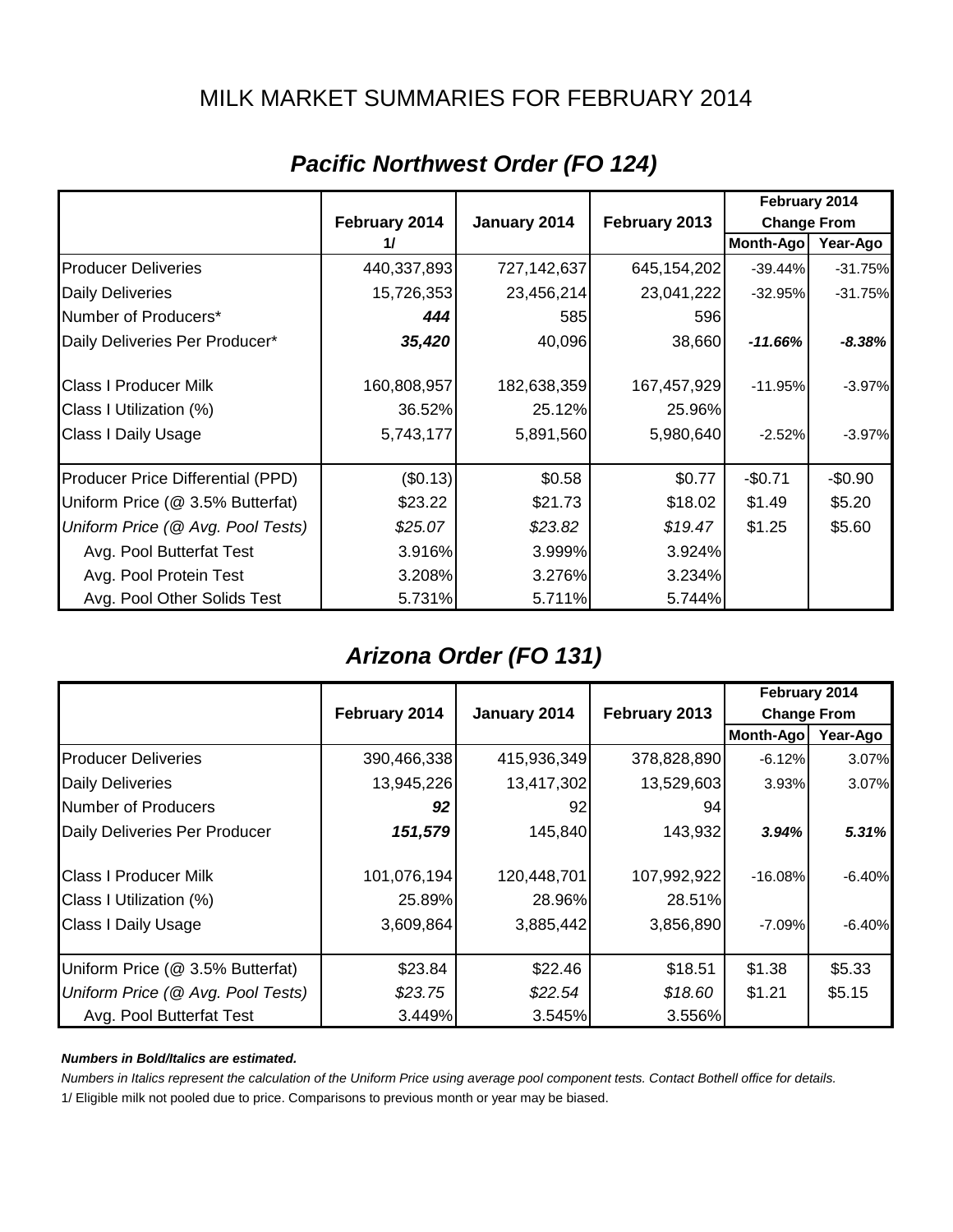Phone: (425) 487-6009 Phone: (602) 547-2909 E-mail: fmmaseattle@fmmaseattle.com E-mail: ma@fmma.net

## 1930-220th St. SE, Ste. 102 **AGRICULTURAL MARKETING SERVICE** 4835 E Cactus Rd., Ste. 365 **Bothell, WA 98021 DAIRY PROGRAMS** Scottsdale, AZ 85254

#### Fax: (425) 487-2775 FEDERAL MILK ORDERS 124 & 131

#### **March 2014** ANNOUNCEMENT OF UNIFORM PRICES FOR THE PACIFIC NORTHWEST AND ARIZONA ORDERS FO 124 and 131

|                                       | <b>Pacific Northwest</b>              |                 |                   | <b>Arizona</b>             |
|---------------------------------------|---------------------------------------|-----------------|-------------------|----------------------------|
| <b>Producer Prices *</b>              | <b>FO 124</b>                         |                 |                   | FO 131                     |
| <b>Producer Price Differential 1/</b> | \$0.35                                |                 |                   |                            |
| Butterfat 2/                          | \$2.0402                              |                 |                   |                            |
| Protein 2/                            | \$4.5172                              |                 |                   |                            |
| Other Solids 2/                       | \$0.4700                              |                 |                   |                            |
| Nonfat Solids 3/                      | \$1.9027                              |                 |                   |                            |
| Skim 1/                               |                                       |                 | \$17.69           |                            |
| Butterfat 2/                          |                                       |                 | \$2.0440          |                            |
| Stat. Uniform Price 4/                | \$23.68                               |                 | \$24.22           |                            |
|                                       | <b>Producer Milk Utilizations</b>     |                 |                   |                            |
| <b>Class</b>                          | Percent                               | Pounds          | Percent           | Pounds                     |
| Class I                               | 22.58%                                | 170,182,395     | 24.48%            | 110,637,202                |
| Class II                              | 6.29%                                 | 47,410,974      | 9.17%             | 41,423,316                 |
| Class III                             | 42.27%                                | 318,599,120     | 25.71%            | 116,200,292                |
| Class IV                              | 28.86%                                | 217,548,622     | 40.64%            | 183,690,016                |
| <b>Total Producer Milk</b>            |                                       | 753,741,111     |                   | 451,950,826                |
|                                       | <b>Producer Milk Component Levels</b> |                 |                   |                            |
| <b>Butterfat</b>                      | 3.908%                                |                 | 3.442%            |                            |
| Protein                               | 3.220%                                |                 |                   |                            |
| <b>Other Solids</b>                   | 5.732%                                |                 |                   |                            |
| Solids-Not-Fat                        | 8.952%                                |                 |                   |                            |
| <b>Computation of:</b>                | <b>PPD (124)</b>                      |                 |                   | <b>Uniform Price (131)</b> |
| Class I                               |                                       | \$38,134,331.37 |                   | \$25,458,775.05            |
| Class II                              |                                       | \$16,435,705.98 |                   | \$15,867,346.37            |
| Class III                             |                                       | \$81,413,941.11 |                   | \$33,220,541.44            |
| Class IV                              |                                       | \$56,307,058.05 |                   | \$34,293,815.91            |
| <b>Gross Value</b>                    | \$192,291,036.51                      |                 |                   | \$108,840,478.77           |
| Net Adjustments                       | (\$189,652,916.81)                    |                 | (\$31,619,655.58) |                            |
| Net Pool Value                        |                                       | \$2,638,119.70  |                   | \$77,220,823.19            |
| % Skim<br>Class I                     | 23%                                   |                 | 25%               |                            |
| % Butterfat                           | 10%                                   |                 | 14%               |                            |

\* Subject to applicable location adjustments.

1/ Per hundredweight. 2/ Per pound. 3/ Price not used for payments to producers. 4/ For FO 124, statistical uniform price represents the Class III price, plus the producer price differential. For FO 131, uniform price represents 0.965 multiplied by the skim price, plus 3.5 multiplied by the butterfat price.

Released: William A. Wise April 11, 2014 Market Administrator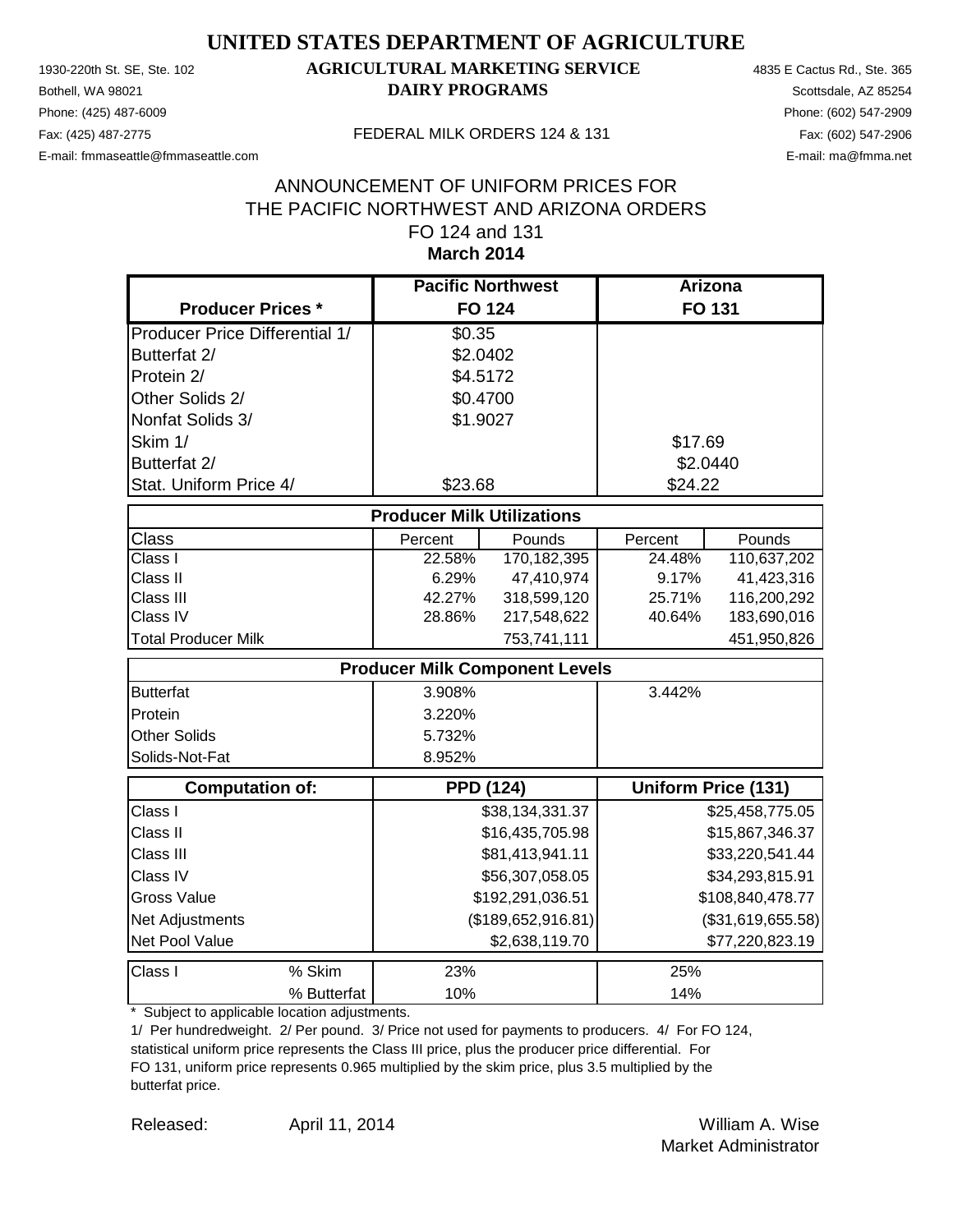## MILK MARKET SUMMARIES FOR MARCH 2014

|                                   |                   |               | <b>March 2014</b> |                    |          |
|-----------------------------------|-------------------|---------------|-------------------|--------------------|----------|
|                                   | <b>March 2014</b> | February 2014 | <b>March 2013</b> | <b>Change From</b> |          |
|                                   |                   | 11            |                   | Month-Ago          | Year-Ago |
| <b>Producer Deliveries</b>        | 753,741,111       | 440,337,893   | 727,016,879       | 71.17%             | 3.68%    |
| <b>Daily Deliveries</b>           | 24,314,229        | 15,726,353    | 23,452,157        | 54.61%             | 3.68%    |
| Number of Producers*              | 585               | 441           | 598               |                    |          |
| Daily Deliveries Per Producer*    | 41,563            | 35,661        | 39,218            | 16.55%             | 5.98%    |
| <b>Class I Producer Milk</b>      | 170,182,395       | 160,808,957   | 177,333,756       | 5.83%              | $-4.03%$ |
| Class I Utilization (%)           | 22.58%            | 36.52%        | 24.39%            |                    |          |
| <b>Class I Daily Usage</b>        | 5,489,755         | 5,743,177     | 5,720,444         | $-4.41%$           | $-4.03%$ |
| Producer Price Differential (PPD) | \$0.35            | (\$0.13)      | \$0.89            | \$0.48             | $-$0.54$ |
| Uniform Price (@ 3.5% Butterfat)  | \$23.68           | \$23.22       | \$17.82           | \$0.46             | \$5.86   |
| Uniform Price (@ Avg. Pool Tests) | \$25.56           | \$25.07       | \$19.23           | \$0.49             | \$6.33   |
| Avg. Pool Butterfat Test          | 3.908%            | 3.916%        | 3.918%            |                    |          |
| Avg. Pool Protein Test            | 3.220%            | 3.208%        | 3.223%            |                    |          |
| Avg. Pool Other Solids Test       | 5.732%            | 5.731%        | 5.743%            |                    |          |

# *Pacific Northwest Order (FO 124)*

# *Arizona Order (FO 131)*

|                                   |                   |               |                   | <b>March 2014</b>  |          |
|-----------------------------------|-------------------|---------------|-------------------|--------------------|----------|
|                                   | <b>March 2014</b> | February 2014 | <b>March 2013</b> | <b>Change From</b> |          |
|                                   |                   |               |                   | Month-Ago          | Year-Ago |
| <b>Producer Deliveries</b>        | 451,950,826       | 390,466,338   | 434,497,879       | 15.75%             | 4.02%    |
| <b>Daily Deliveries</b>           | 14,579,059        | 13,945,226    | 14,016,061        | 4.55%              | 4.02%    |
| Number of Producers               | 91                | 91            | 92                |                    |          |
| Daily Deliveries Per Producer     | 160,209           | 153,244       | 152,348           | 4.55%              | 5.16%    |
| <b>Class I Producer Milk</b>      | 110,637,202       | 101,076,194   | 114,942,482       | 9.46%              | $-3.75%$ |
| Class I Utilization (%)           | 24.48%            | 25.89%        | 26.45%            |                    |          |
| <b>Class I Daily Usage</b>        | 3,568,942         | 3,609,864     | 3,707,822         | $-1.13%$           | $-3.75%$ |
| Uniform Price (@ 3.5% Butterfat)  | \$24.22           | \$23.84       | \$18.30           | \$0.38             | \$5.92   |
| Uniform Price (@ Avg. Pool Tests) | \$24.12           | \$23.75       | \$18.29           | \$0.37             | \$5.83   |
| Avg. Pool Butterfat Test          | 3.442%            | 3.449%        | 3.494%            |                    |          |

#### *Numbers in Bold/Italics are estimated.*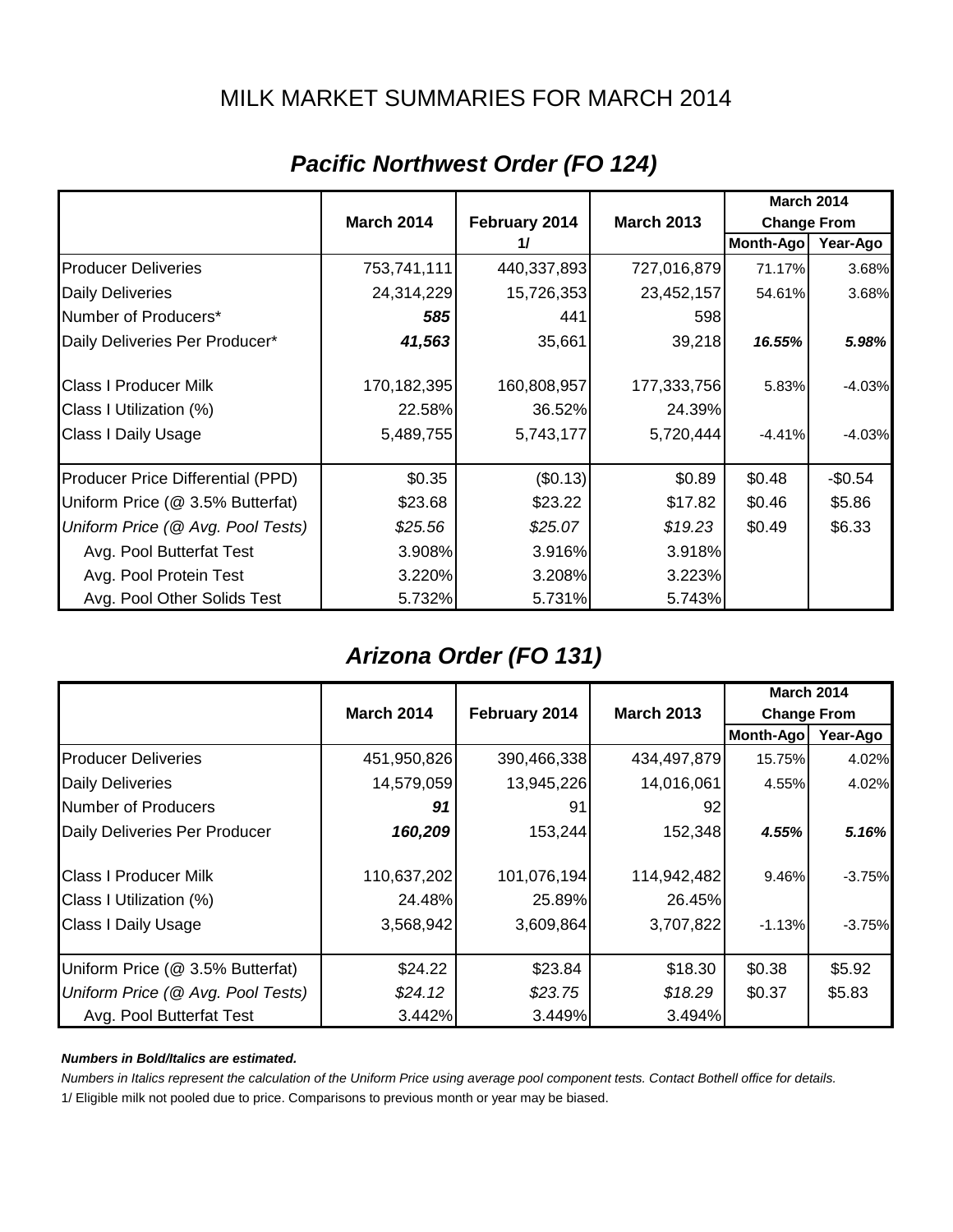Phone: (425) 487-6009 Phone: (602) 547-2909 E-mail: fmmaseattle@fmmaseattle.com E-mail: ma@fmma.net

## 1930-220th St. SE, Ste. 102 **AGRICULTURAL MARKETING SERVICE** 4835 E Cactus Rd., Ste. 365 **Bothell, WA 98021 DAIRY PROGRAMS** Scottsdale, AZ 85254

#### Fax: (425) 487-2775 FEDERAL MILK ORDERS 124 & 131

#### **April 2014** ANNOUNCEMENT OF UNIFORM PRICES FOR THE PACIFIC NORTHWEST AND ARIZONA ORDERS FO 124 and 131

|                                       |         | <b>Pacific Northwest</b> |                                       | <b>Arizona</b> |                            |
|---------------------------------------|---------|--------------------------|---------------------------------------|----------------|----------------------------|
| <b>Producer Prices *</b>              |         | <b>FO 124</b>            |                                       |                | FO 131                     |
| <b>Producer Price Differential 1/</b> |         | (\$0.28)                 |                                       |                |                            |
| Butterfat 2/                          |         | \$2.1207                 |                                       |                |                            |
| Protein 2/                            |         | \$4.7089                 |                                       |                |                            |
| Other Solids 2/                       |         | \$0.4926                 |                                       |                |                            |
| Nonfat Solids 3/                      |         | \$1.8328                 |                                       |                |                            |
| Skim 1/                               |         |                          |                                       | \$17.66        |                            |
| Butterfat 2/                          |         |                          |                                       | \$2.1103       |                            |
| Stat. Uniform Price 4/                |         | \$24.03                  |                                       | \$24.43        |                            |
|                                       |         |                          | <b>Producer Milk Utilizations</b>     |                |                            |
| Class                                 | Percent |                          | Pounds                                | Percent        | Pounds                     |
| Class I                               | 29.10%  |                          | 168,420,887                           | 25.55%         | 107,241,751                |
| Class II                              |         | 8.40%                    | 48,636,011                            | 10.75%         | 45,122,241                 |
| Class III                             | 25.28%  |                          | 146,332,777                           | 22.57%         | 94,732,324                 |
| Class IV                              | 37.22%  |                          | 215,347,545                           | 41.13%         | 172,694,138                |
| <b>Total Producer Milk</b>            |         |                          | 578,737,220                           |                | 419,790,454                |
|                                       |         |                          | <b>Producer Milk Component Levels</b> |                |                            |
| <b>Butterfat</b>                      | 3.771%  |                          |                                       | 3.403%         |                            |
| Protein                               | 3.150%  |                          |                                       |                |                            |
| Other Solids                          | 5.731%  |                          |                                       |                |                            |
| Solids-Not-Fat                        | 8.881%  |                          |                                       |                |                            |
| <b>Computation of:</b>                |         |                          | <b>PPD (124)</b>                      |                | <b>Uniform Price (131)</b> |
| Class I                               |         |                          | \$37,828,493.73                       |                | \$24,725,846.93            |
| Class II                              |         |                          | \$17,429,309.92                       |                | \$17,907,458.18            |
| Class III                             |         |                          | \$37,632,923.59                       |                | \$29,617,531.83            |
| Class IV                              |         |                          | \$53,576,643.61                       |                | \$29,416,087.96            |
| <b>Gross Value</b>                    |         |                          | \$146,467,370.85                      |                | \$101,666,924.90           |
| Net Adjustments                       |         |                          | (\$148,087,857.85)                    |                | (\$30,020,517.19)          |
| Net Pool Value                        |         |                          | (\$1,620,487.00)                      |                | \$71,646,407.71            |
| % Skim<br>Class I                     |         | 30%                      |                                       | 26%            |                            |
| % Butterfat                           |         | 14%                      |                                       | 15%            |                            |

\* Subject to applicable location adjustments.

1/ Per hundredweight. 2/ Per pound. 3/ Price not used for payments to producers. 4/ For FO 124, statistical uniform price represents the Class III price, plus the producer price differential. For FO 131, uniform price represents 0.965 multiplied by the skim price, plus 3.5 multiplied by the butterfat price.

Released: William A. Wise May 13, 2014 Market Administrator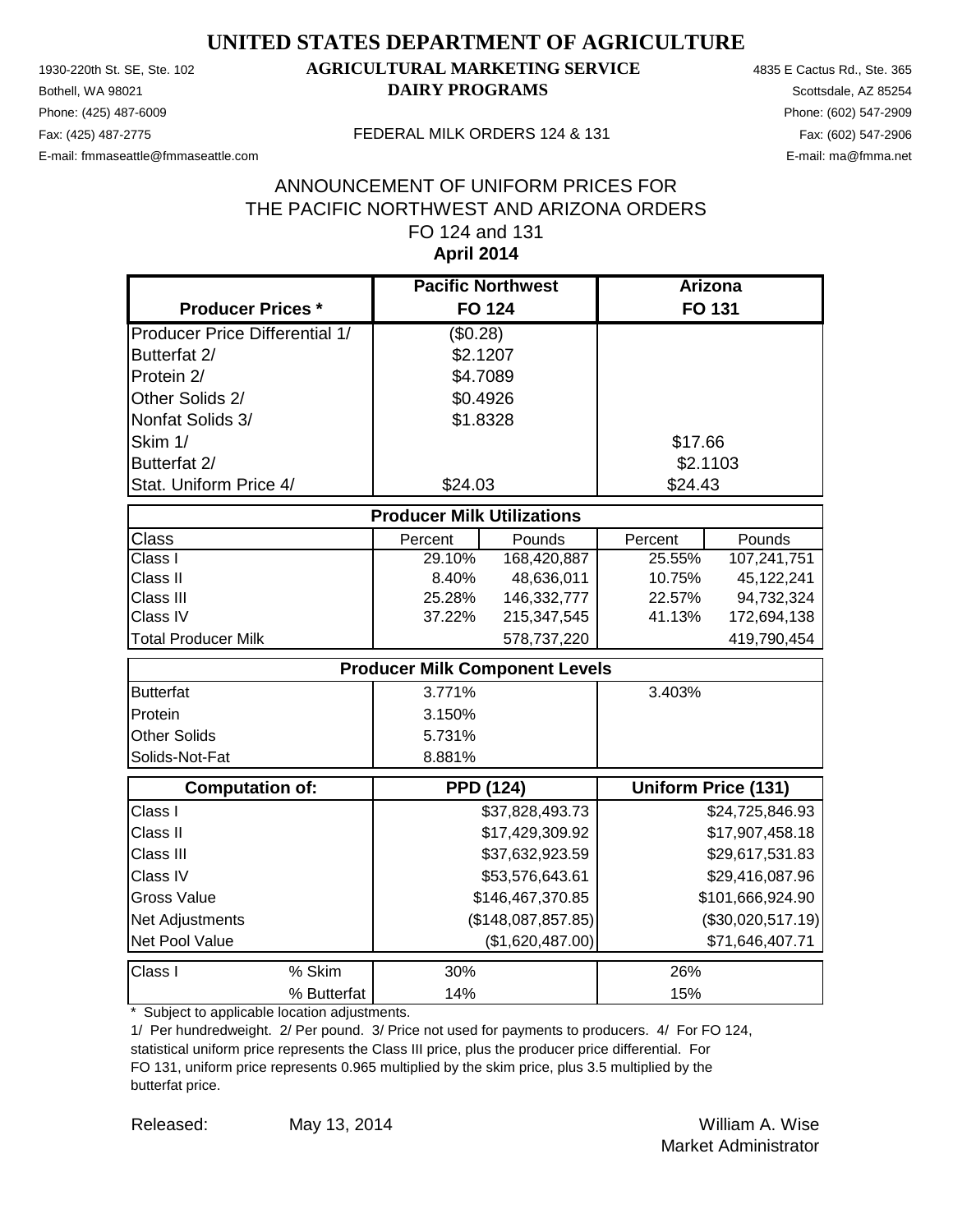## MILK MARKET SUMMARIES FOR APRIL 2014

|                                   | <b>April 2014</b> |                   |                   |                    |           |
|-----------------------------------|-------------------|-------------------|-------------------|--------------------|-----------|
|                                   | <b>April 2014</b> | <b>March 2014</b> | <b>April 2013</b> | <b>Change From</b> |           |
|                                   | 11                |                   |                   | Month-Ago          | Year-Ago  |
| <b>Producer Deliveries</b>        | 578,737,220       | 753,741,111       | 719,183,404       | $-23.22%$          | $-19.53%$ |
| <b>Daily Deliveries</b>           | 19,291,241        | 24,314,229        | 23,972,780        | $-20.66%$          | $-19.53%$ |
| Number of Producers*              | 471               | 584               | 595               |                    |           |
| Daily Deliveries Per Producer*    | 40,958            | 41,634            | 40,290            | $-1.62%$           | 1.66%     |
| <b>Class I Producer Milk</b>      | 168,420,887       | 170,182,395       | 173,808,251       | $-1.04%$           | $-3.10%$  |
| Class I Utilization (%)           | 29.10%            | 22.58%            | 24.17%            |                    |           |
| Class I Daily Usage               | 5,614,030         | 5,489,755         | 5,793,608         | 2.26%              | $-3.10%$  |
| Producer Price Differential (PPD) | (\$0.28)          | \$0.35            | \$0.57            | $-$0.63$           | $-$0.85$  |
| Uniform Price (@ 3.5% Butterfat)  | \$24.03           | \$23.68           | \$18.16           | \$0.35             | \$5.87    |
| Uniform Price (@ Avg. Pool Tests) | \$25.37           | \$25.56           | \$19.45           | $-$0.19$           | \$5.92    |
| Avg. Pool Butterfat Test          | 3.771%            | 3.908%            | 3.854%            |                    |           |
| Avg. Pool Protein Test            | 3.150%            | 3.220%            | 3.199%            |                    |           |
| Avg. Pool Other Solids Test       | 5.731%            | 5.732%            | 5.744%            |                    |           |

# *Pacific Northwest Order (FO 124)*

## *Arizona Order (FO 131)*

|                                   |                   |                   |                   |                    | <b>April 2014</b> |
|-----------------------------------|-------------------|-------------------|-------------------|--------------------|-------------------|
|                                   | <b>April 2014</b> | <b>March 2014</b> | <b>April 2013</b> | <b>Change From</b> |                   |
|                                   |                   |                   |                   | <b>Month-Ago</b>   | Year-Ago          |
| <b>Producer Deliveries</b>        | 419,790,454       | 451,950,826       | 415,919,230       | $-7.12%$           | 0.93%             |
| <b>Daily Deliveries</b>           | 13,993,015        | 14,579,059        | 13,863,974        | $-4.02%$           | 0.93%             |
| Number of Producers               | 93                | 93                | 92                |                    |                   |
| Daily Deliveries Per Producer     | 150,463           | 156,764           | 150,695           | $-4.02%$           | $-0.15%$          |
| <b>Class I Producer Milk</b>      | 107,241,751       | 110,637,202       | 116,282,389       | $-3.07%$           | $-7.77%$          |
| Class I Utilization (%)           | 25.55%            | 24.48%            | 27.96%            |                    |                   |
| <b>Class I Daily Usage</b>        | 3,574,725         | 3,568,942         | 3,876,080         | 0.16%              | $-7.77%$          |
| Uniform Price (@ 3.5% Butterfat)  | \$24.43           | \$24.22           | \$18.61           | \$0.21             | \$5.82            |
| Uniform Price (@ Avg. Pool Tests) | \$24.24           | \$24.12           | \$18.55           | \$0.12             | \$5.69            |
| Avg. Pool Butterfat Test          | 3.403%            | 3.442%            | 3.465%            |                    |                   |

#### *Numbers in Bold/Italics are estimated.*

*Numbers in Italics represent the calculation of the Uniform Price using average pool component tests. Contact Bothell office for details.*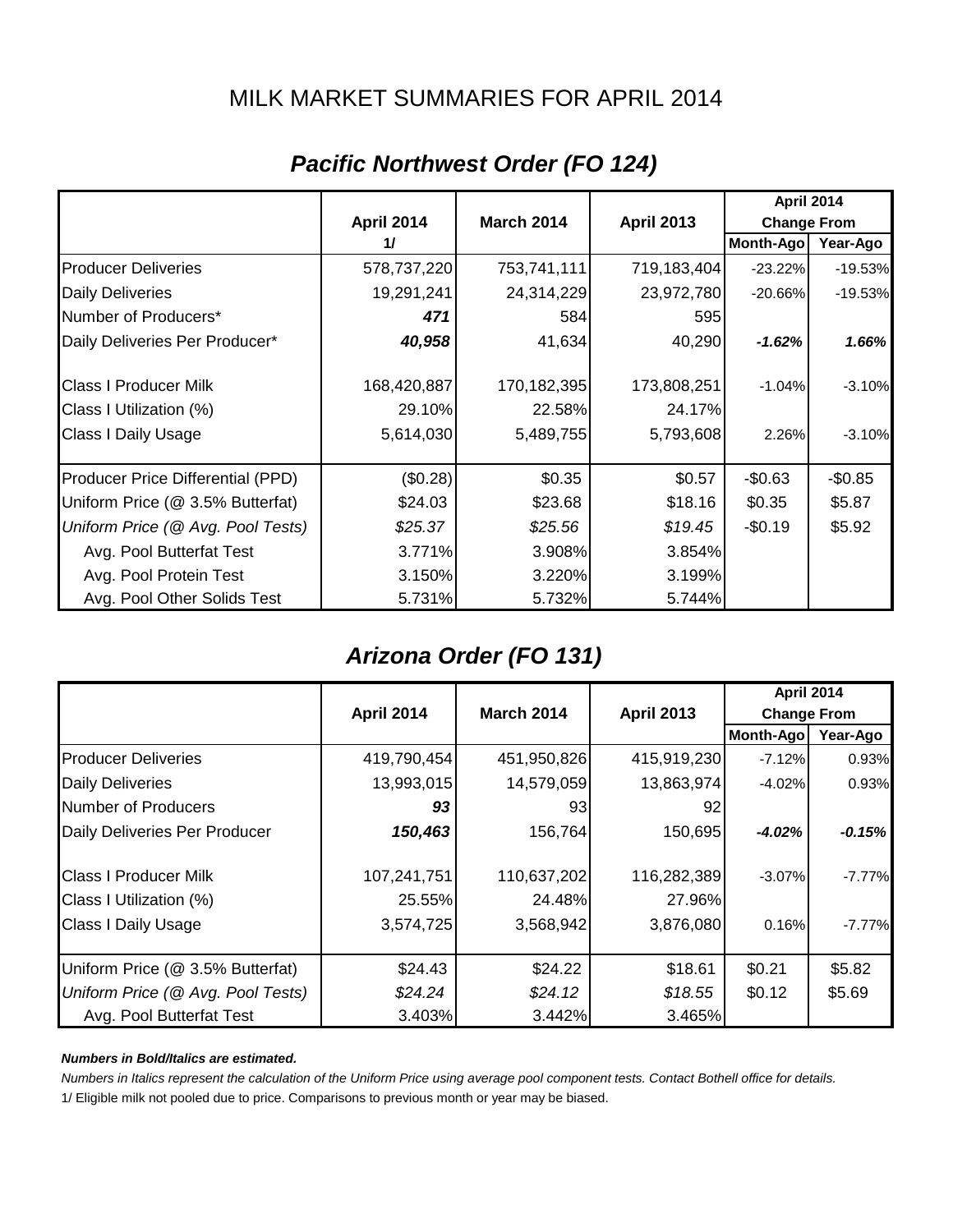Phone: (425) 487-6009 Phone: (602) 547-2909 E-mail: fmmaseattle@fmmaseattle.com E-mail: ma@fmma.net

## 1930-220th St. SE, Ste. 102 **AGRICULTURAL MARKETING SERVICE** 4835 E Cactus Rd., Ste. 365 **Bothell, WA 98021 DAIRY PROGRAMS** Scottsdale, AZ 85254

#### Fax: (425) 487-2775 FEDERAL MILK ORDERS 124 & 131

#### **May 2014** ANNOUNCEMENT OF UNIFORM PRICES FOR THE PACIFIC NORTHWEST AND ARIZONA ORDERS FO 124 and 131

|                                       | <b>Pacific Northwest</b>              |                      | <b>Arizona</b> |                            |
|---------------------------------------|---------------------------------------|----------------------|----------------|----------------------------|
| <b>Producer Prices *</b>              | <b>FO 124</b>                         |                      |                | <b>FO 131</b>              |
| <b>Producer Price Differential 1/</b> | \$0.85                                |                      |                |                            |
| Butterfat 2/                          | \$2.2721                              |                      |                |                            |
| Protein 2/                            | \$3.9553                              |                      |                |                            |
| Other Solids 2/                       | \$0.4897                              |                      |                |                            |
| Nonfat Solids 3/                      | \$1.6919                              |                      |                |                            |
| Skim 1/                               |                                       |                      | \$16.40        |                            |
| Butterfat 2/                          |                                       |                      |                | \$2.2653                   |
| Stat. Uniform Price 4/                | \$23.42                               |                      | \$23.75        |                            |
|                                       | <b>Producer Milk Utilizations</b>     |                      |                |                            |
| Class                                 | Percent                               | Pounds               | Percent        | Pounds                     |
| Class I                               | 21.77%                                | 168,782,560          | 22.32%         | 100,649,350                |
| Class II                              | 6.36%                                 | 49,298,953           | 8.30%          | 37,437,746                 |
| Class III                             | 41.41%                                | 321,071,307          | 25.99%         | 117, 181, 203              |
| Class IV                              | 30.46%                                | 236,186,877          | 43.39%         | 195,574,275                |
| <b>Total Producer Milk</b>            |                                       | 775,339,697          |                | 450,842,574                |
|                                       | <b>Producer Milk Component Levels</b> |                      |                |                            |
| <b>Butterfat</b>                      | 3.788%                                |                      | 3.411%         |                            |
| Protein                               | 3.157%                                |                      |                |                            |
| <b>Other Solids</b>                   | 5.727%                                |                      |                |                            |
| Solids-Not-Fat                        | 8.884%                                |                      |                |                            |
| <b>Computation of:</b>                | <b>PPD (124)</b>                      |                      |                | <b>Uniform Price (131)</b> |
| Class I                               |                                       | \$38,804,771.42      |                | \$23,761,084.19            |
| Class II                              |                                       | \$17,932,765.63      |                | \$16,293,023.62            |
| Class III                             |                                       | \$77,793,767.73      |                | \$33,407,541.68            |
| Class IV                              |                                       | \$56,917,363.22      |                | \$32,644,724.38            |
| <b>Gross Value</b>                    |                                       | \$191,448,668.00     |                | \$106,106,373.87           |
| Net Adjustments                       |                                       | (\$184, 858, 179.92) |                | (\$34,662,772.78)          |
| Net Pool Value                        |                                       | \$6,590,488.08       |                | \$71,443,601.09            |
| Class I<br>% Skim                     | 22%                                   |                      | 23%            |                            |
| % Butterfat                           | 10%                                   |                      | 13%            |                            |

\* Subject to applicable location adjustments.

1/ Per hundredweight. 2/ Per pound. 3/ Price not used for payments to producers. 4/ For FO 124, statistical uniform price represents the Class III price, plus the producer price differential. For FO 131, uniform price represents 0.965 multiplied by the skim price, plus 3.5 multiplied by the butterfat price.

Released: William A. Wise June 12, 2014 Market Administrator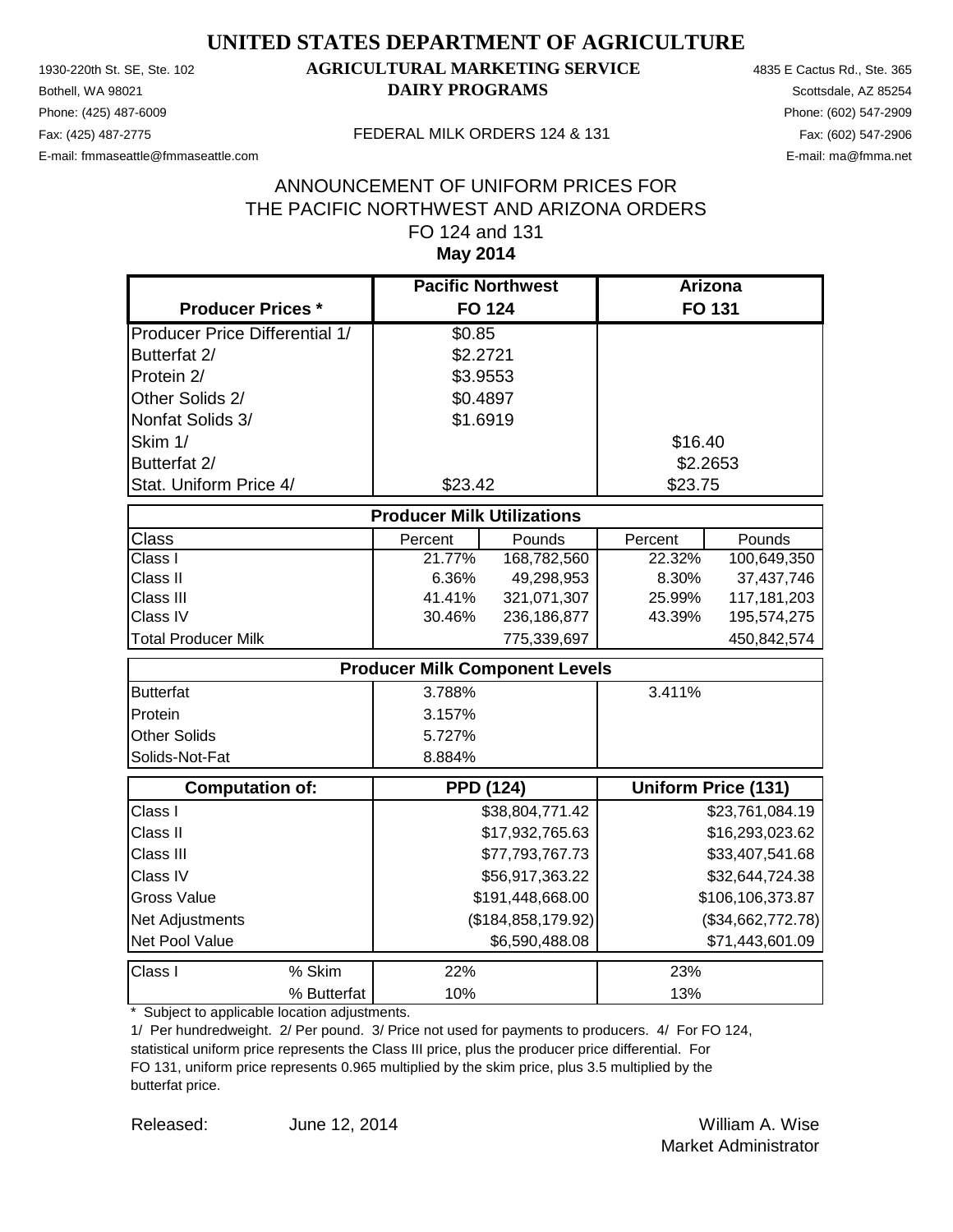## MILK MARKET SUMMARIES FOR MAY 2014

|                                   |                 |             |             | <b>May 2014</b>    |          |
|-----------------------------------|-----------------|-------------|-------------|--------------------|----------|
|                                   | <b>May 2014</b> | April 2014  | May 2013    | <b>Change From</b> |          |
|                                   |                 | 11          |             | <b>Month-Ago</b>   | Year-Ago |
| <b>Producer Deliveries</b>        | 775,339,697     | 578,737,220 | 749,221,691 | 33.97%             | 3.49%    |
| <b>Daily Deliveries</b>           | 25,010,958      | 19,291,241  | 24,168,442  | 29.65%             | 3.49%    |
| Number of Producers*              | 583             | 473         | 596         |                    |          |
| Daily Deliveries Per Producer*    | 42,900          | 40,785      | 40,551      | 5.19%              | 5.79%    |
| <b>Class I Producer Milk</b>      | 168,782,560     | 168,420,887 | 185,017,500 | 0.21%              | $-8.77%$ |
| Class I Utilization (%)           | 21.77%          | 29.10%      | 24.69%      |                    |          |
| <b>Class I Daily Usage</b>        | 5,444,599       | 5,614,030   | 5,968,306   | $-3.02%$           | $-8.77%$ |
| Producer Price Differential (PPD) | \$0.85          | (\$0.28)    | \$0.27      | \$1.13             | \$0.58   |
| Uniform Price (@ 3.5% Butterfat)  | \$23.42         | \$24.03     | \$18.79     | $-$0.61$           | \$4.63   |
| Uniform Price (@ Avg. Pool Tests) | \$24.75         | \$25.37     | \$19.85     | $-$0.62$           | \$4.90   |
| Avg. Pool Butterfat Test          | 3.788%          | 3.771%      | 3.774%      |                    |          |
| Avg. Pool Protein Test            | 3.157%          | 3.150%      | 3.150%      |                    |          |
| Avg. Pool Other Solids Test       | 5.727%          | 5.731%      | 5.771%      |                    |          |

# *Pacific Northwest Order (FO 124)*

# *Arizona Order (FO 131)*

|                                   |             |                                                            |             | <b>May 2014</b> |           |
|-----------------------------------|-------------|------------------------------------------------------------|-------------|-----------------|-----------|
|                                   | May 2014    | <b>April 2014</b><br><b>May 2013</b><br><b>Change From</b> |             |                 |           |
|                                   |             |                                                            |             | Month-Ago       | Year-Ago  |
| <b>Producer Deliveries</b>        | 450,842,574 | 419,790,454                                                | 419,364,716 | 7.40%           | 7.51%     |
| <b>Daily Deliveries</b>           | 14,543,309  | 13,993,015                                                 | 13,527,894  | $3.93\%$        | 7.51%     |
| Number of Producers               | 91          | 91                                                         | 91          |                 |           |
| Daily Deliveries Per Producer     | 159,817     | 153,769                                                    | 148,658     | 3.93%           | 7.51%     |
| <b>Class I Producer Milk</b>      | 100,649,350 | 107,241,751                                                | 113,090,206 | $-6.15%$        | $-11.00%$ |
| Class I Utilization (%)           | 22.32%      | 25.55%                                                     | 26.97%      |                 |           |
| <b>Class I Daily Usage</b>        | 3,246,753   | 3,574,725                                                  | 3,648,071   | $-9.17\%$       | $-11.00%$ |
| Uniform Price (@ 3.5% Butterfat)  | \$23.75     | \$24.43                                                    | \$19.11     | $-$0.68$        | \$4.64    |
| Uniform Price (@ Avg. Pool Tests) | \$23.57     | \$24.24                                                    | \$19.01     | $-$0.67$        | \$4.56    |
| Avg. Pool Butterfat Test          | 3.411%      | 3.403%                                                     | 3.445%      |                 |           |

#### *Numbers in Bold/Italics are estimated.*

*Numbers in Italics represent the calculation of the Uniform Price using average pool component tests. Contact Bothell office for details.*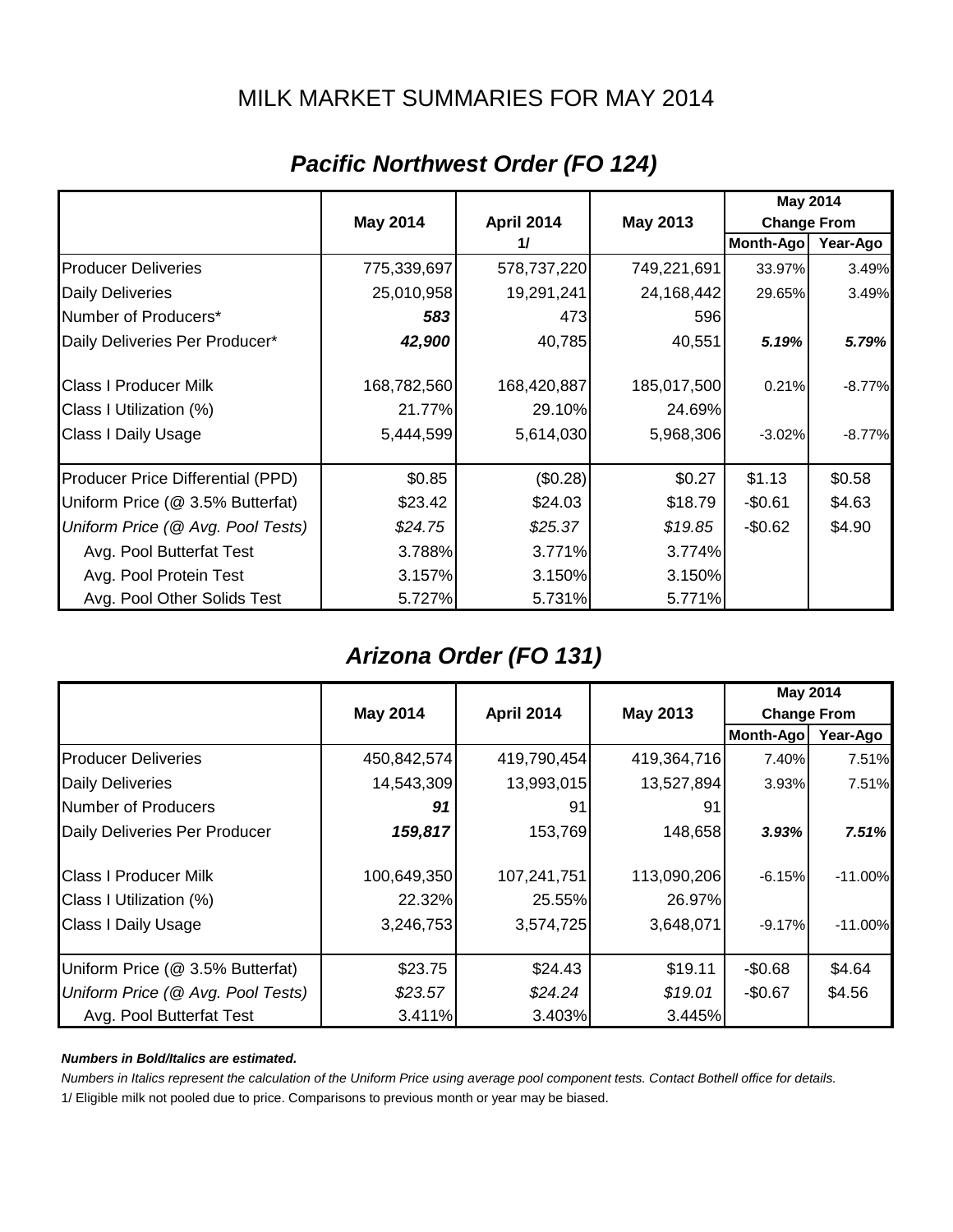Phone: (425) 487-6009 Phone: (602) 547-2909 E-mail: fmmaseattle@fmmaseattle.com E-mail: ma@fmma.net

## 1930-220th St. SE, Ste. 102 **AGRICULTURAL MARKETING SERVICE** 4835 E Cactus Rd., Ste. 365 **Bothell, WA 98021 DAIRY PROGRAMS** Scottsdale, AZ 85254

#### Fax: (425) 487-2775 FEDERAL MILK ORDERS 124 & 131

#### **June 2014** ANNOUNCEMENT OF UNIFORM PRICES FOR THE PACIFIC NORTHWEST AND ARIZONA ORDERS FO 124 and 131

|                                       | <b>Pacific Northwest</b>              |                 | <b>Arizona</b> |                            |
|---------------------------------------|---------------------------------------|-----------------|----------------|----------------------------|
| <b>Producer Prices *</b>              | <b>FO 124</b>                         |                 |                | <b>FO 131</b>              |
| <b>Producer Price Differential 1/</b> | \$1.40                                |                 |                |                            |
| Butterfat 2/                          | \$2.4413                              |                 |                |                            |
| Protein 2/                            | \$3.3437                              |                 |                |                            |
| Other Solids 2/                       | \$0.4942                              |                 |                |                            |
| Nonfat Solids 3/                      | \$1.6785                              |                 |                |                            |
| Skim 1/                               |                                       |                 | \$15.41        |                            |
| Butterfat 2/                          |                                       |                 | \$2.4167       |                            |
| Stat. Uniform Price 4/                | \$22.76                               |                 | \$23.33        |                            |
|                                       | <b>Producer Milk Utilizations</b>     |                 |                |                            |
| Class                                 | Percent                               | Pounds          | Percent        | Pounds                     |
| Class I                               | 20.96%                                | 157,090,384     | 24.91%         | 101,419,838                |
| Class II                              | 6.57%                                 | 49,228,947      | 9.80%          | 39,919,520                 |
| Class III                             | 41.84%                                | 313,586,072     | 29.43%         | 119,861,502                |
| Class IV                              | 30.63%                                | 229,669,407     | 35.86%         | 146,012,154                |
| <b>Total Producer Milk</b>            |                                       | 749,574,810     |                | 407,213,014                |
|                                       | <b>Producer Milk Component Levels</b> |                 |                |                            |
| <b>Butterfat</b>                      | 3.776%                                |                 | 3.414%         |                            |
| Protein                               | 3.153%                                |                 |                |                            |
| <b>Other Solids</b>                   | 5.730%                                |                 |                |                            |
| Solids-Not-Fat                        | 8.884%                                |                 |                |                            |
| <b>Computation of:</b>                | <b>PPD (124)</b>                      |                 |                | <b>Uniform Price (131)</b> |
| Class I                               |                                       | \$33,816,782.39 |                | \$22,366,351.84            |
| Class II                              |                                       | \$18,472,552.75 |                | \$16,793,624.96            |
| Class III                             |                                       | \$71,965,260.98 |                | \$32,506,652.39            |
| Class IV                              |                                       | \$55,093,767.75 |                | \$22,323,178.03            |
| <b>Gross Value</b>                    | \$179,348,363.87                      |                 |                | \$93,989,807.22            |
| Net Adjustments                       | (\$168, 854, 158.18)                  |                 |                | (\$33,357,752.34)          |
| Net Pool Value                        |                                       | \$10,494,205.69 |                | \$60,632,054.88            |
| % Skim<br>Class I                     | 21%                                   |                 | 25%            |                            |
| % Butterfat                           | 11%                                   |                 | 15%            |                            |

\* Subject to applicable location adjustments.

1/ Per hundredweight. 2/ Per pound. 3/ Price not used for payments to producers. 4/ For FO 124, statistical uniform price represents the Class III price, plus the producer price differential. For FO 131, uniform price represents 0.965 multiplied by the skim price, plus 3.5 multiplied by the butterfat price.

Released: William A. Wise Market Administrator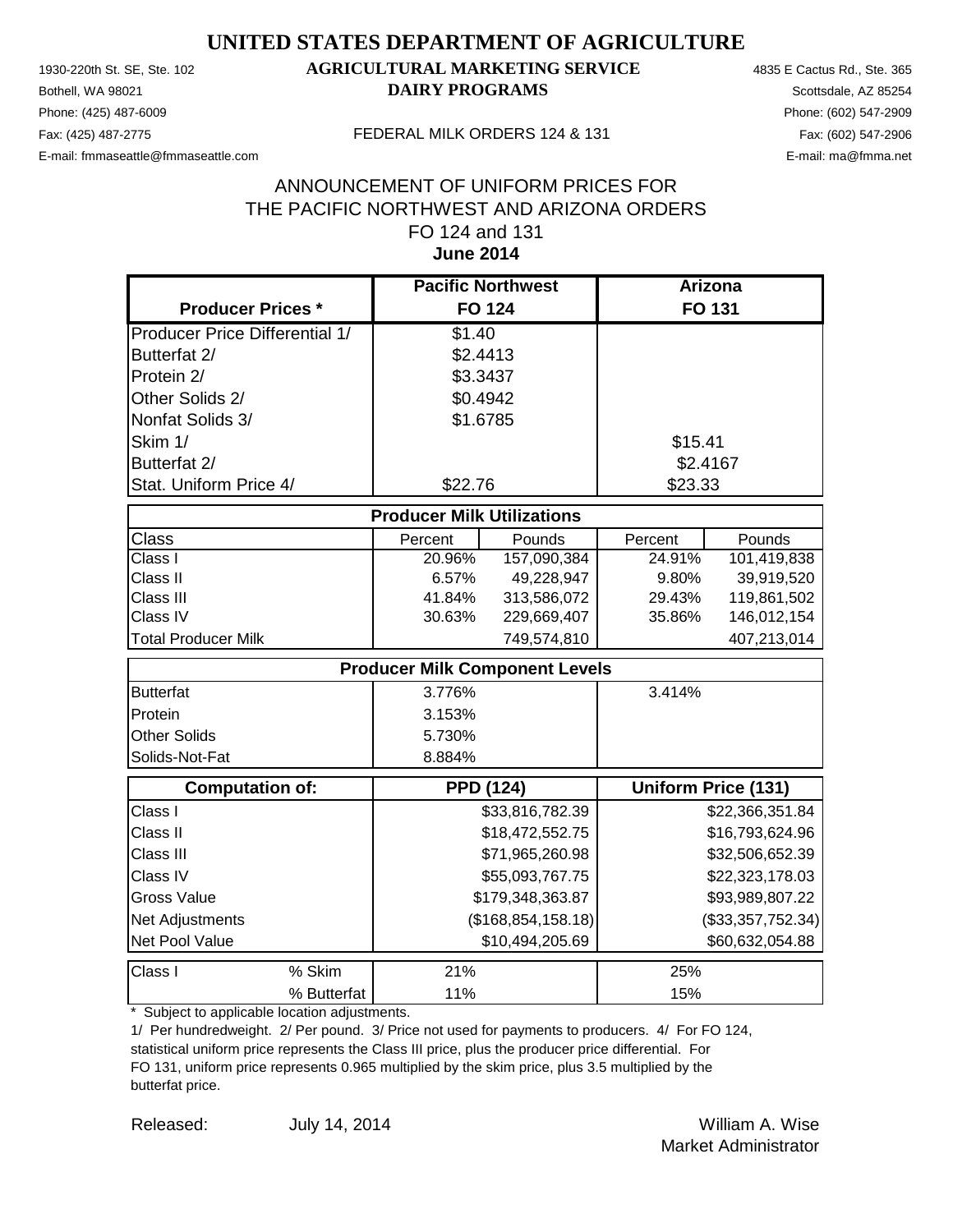## MILK MARKET SUMMARIES FOR JUNE 2014

|                                   |                  |                 |                  | <b>June 2014</b>   |          |
|-----------------------------------|------------------|-----------------|------------------|--------------------|----------|
|                                   | <b>June 2014</b> | <b>May 2014</b> | <b>June 2013</b> | <b>Change From</b> |          |
|                                   |                  |                 |                  | Month-Ago          | Year-Ago |
| <b>Producer Deliveries</b>        | 749,574,810      | 775,339,697     | 725,757,486      | $-3.32%$           | 3.28%    |
| <b>Daily Deliveries</b>           | 24,985,827       | 25,010,958      | 24,191,916       | $-0.10%$           | 3.28%    |
| Number of Producers*              | 583              | 582             | 594              |                    |          |
| Daily Deliveries Per Producer*    | 42,857           | 42,974          | 40,727           | $-0.27%$           | 5.23%    |
| <b>Class I Producer Milk</b>      | 157,090,384      | 168,782,560     | 160,645,130      | $-6.93%$           | $-2.21%$ |
| Class I Utilization (%)           | 20.96%           | 21.77%          | 22.13%           |                    |          |
| Class I Daily Usage               | 5,236,346        | 5,444,599       | 5,354,838        | $-3.82%$           | $-2.21%$ |
| Producer Price Differential (PPD) | \$1.40           | \$0.85          | \$0.82           | \$0.55             | \$0.58   |
| Uniform Price (@ 3.5% Butterfat)  | \$22.76          | \$23.42         | \$18.84          | $-$0.66$           | \$3.92   |
| Uniform Price (@ Avg. Pool Tests) | \$23.99          | \$24.75         | \$19.77          | $-$0.76$           | \$4.22   |
| Avg. Pool Butterfat Test          | 3.776%           | 3.788%          | 3.761%           |                    |          |
| Avg. Pool Protein Test            | 3.153%           | 3.157%          | 3.134%           |                    |          |
| Avg. Pool Other Solids Test       | 5.730%           | 5.727%          | 5.748%           |                    |          |

# *Pacific Northwest Order (FO 124)*

# *Arizona Order (FO 131)*

|                                   |                  |                                     |             | <b>June 2014</b>   |          |
|-----------------------------------|------------------|-------------------------------------|-------------|--------------------|----------|
|                                   | <b>June 2014</b> | <b>May 2014</b><br><b>June 2013</b> |             | <b>Change From</b> |          |
|                                   |                  |                                     |             | Month-Ago          | Year-Ago |
| <b>Producer Deliveries</b>        | 407,213,014      | 450,842,574                         | 386,053,508 | $-9.68\%$          | 5.48%    |
| <b>Daily Deliveries</b>           | 13,573,767       | 14,543,309                          | 12,868,450  | $-6.67\%$          | 5.48%    |
| <b>Number of Producers</b>        | 94               | 94                                  | 91          |                    |          |
| Daily Deliveries Per Producer     | 144,402          | 154,716                             | 141,412     | $-6.67%$           | 2.11%    |
| <b>Class I Producer Milk</b>      | 101,419,838      | 100,649,350                         | 99,950,571  | 0.77%              | 1.47%    |
| Class I Utilization (%)           | 24.91%           | 22.32%                              | 25.89%      |                    |          |
| <b>Class I Daily Usage</b>        | 3,380,661        | 3,246,753                           | 3,331,686   | 4.12%              | 1.47%    |
| Uniform Price (@ 3.5% Butterfat)  | \$23.33          | \$23.75                             | \$19.27     | $-$0.42$           | \$4.06   |
| Uniform Price (@ Avg. Pool Tests) | \$23.13          | \$23.57                             | \$19.16     | $-$0.44$           | \$3.97   |
| Avg. Pool Butterfat Test          | 3.414%           | 3.411%                              | 3.431%      |                    |          |

#### *Numbers in Bold/Italics are estimated.*

*Numbers in Italics represent the calculation of the Uniform Price using average pool component tests. Contact Bothell office for details.*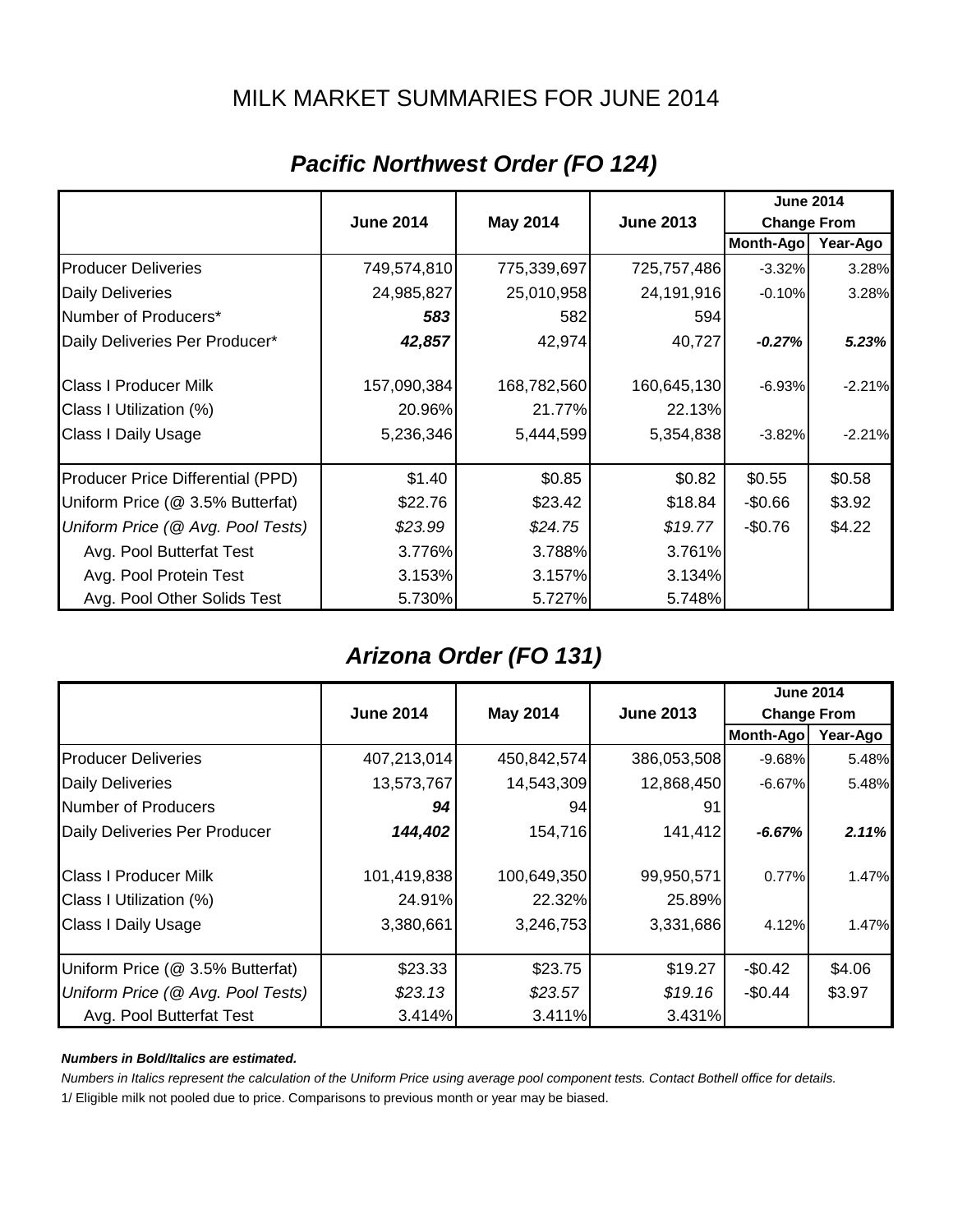Phone: (425) 487-6009 Phone: (602) 547-2909 E-mail: fmmaseattle@fmmaseattle.com E-mail: ma@fmma.net

## 1930-220th St. SE, Ste. 102 **AGRICULTURAL MARKETING SERVICE** 4835 E Cactus Rd., Ste. 365 **Bothell, WA 98021 DAIRY PROGRAMS** Scottsdale, AZ 85254

#### Fax: (425) 487-2775 FEDERAL MILK ORDERS 124 & 131

#### **July 2014** ANNOUNCEMENT OF UNIFORM PRICES FOR THE PACIFIC NORTHWEST AND ARIZONA ORDERS FO 124 and 131

|                                       | <b>Pacific Northwest</b>              |                 |          | <b>Arizona</b>             |
|---------------------------------------|---------------------------------------|-----------------|----------|----------------------------|
| <b>Producer Prices *</b>              | <b>FO 124</b>                         |                 |          | <b>FO 131</b>              |
| <b>Producer Price Differential 1/</b> | $\overline{$}1.55$                    |                 |          |                            |
| Butterfat 2/                          | \$2.6349                              |                 |          |                            |
| Protein 2/                            | \$3.1798                              |                 |          |                            |
| Other Solids 2/                       | \$0.5046                              |                 |          |                            |
| Nonfat Solids 3/                      | \$1.6770                              |                 |          |                            |
| Skim 1/                               |                                       |                 | \$15.12  |                            |
| Butterfat 2/                          |                                       |                 | \$2.6101 |                            |
| Stat. Uniform Price 4/                | \$23.15                               |                 | \$23.73  |                            |
|                                       | <b>Producer Milk Utilizations</b>     |                 |          |                            |
| <b>Class</b>                          | Percent                               | Pounds          | Percent  | Pounds                     |
| Class I                               | 21.45%                                | 159,651,102     | 26.73%   | 104,302,101                |
| Class II                              | 6.65%                                 | 49,464,939      | 9.39%    | 36,645,075                 |
| Class III                             | 43.15%                                | 321,158,372     | 31.17%   | 121,625,842                |
| Class IV                              | 28.75%                                | 213,973,990     | 32.71%   | 127,618,432                |
| <b>Total Producer Milk</b>            |                                       | 744,248,403     |          | 390,191,450                |
|                                       | <b>Producer Milk Component Levels</b> |                 |          |                            |
| <b>Butterfat</b>                      | 3.785%                                |                 | 3.425%   |                            |
| Protein                               | 3.104%                                |                 |          |                            |
| <b>Other Solids</b>                   | 5.728%                                |                 |          |                            |
| Solids-Not-Fat                        | 8.832%                                |                 |          |                            |
| Computation of:                       | <b>PPD (124)</b>                      |                 |          | <b>Uniform Price (131)</b> |
| Class I                               |                                       | \$34,038,234.94 |          | \$22,807,248.98            |
| Class II                              |                                       | \$19,598,642.85 |          | \$17,188,524.59            |
| Class III                             |                                       | \$73,831,555.72 |          | \$32,196,863.78            |
| Class IV                              |                                       | \$52,875,181.36 |          | \$19,401,767.91            |
| <b>Gross Value</b>                    | \$180,343,614.87                      |                 |          | \$91,594,405.26            |
| Net Adjustments                       | (\$168,807,705.20)                    |                 |          | (\$34,590,620.42)          |
| Net Pool Value                        |                                       | \$11,535,909.67 |          | \$57,003,784.84            |
| Class I<br>% Skim                     | 22%                                   |                 | 27%      |                            |
| % Butterfat                           | 11%                                   |                 | 16%      |                            |

\* Subject to applicable location adjustments.

1/ Per hundredweight. 2/ Per pound. 3/ Price not used for payments to producers. 4/ For FO 124, statistical uniform price represents the Class III price, plus the producer price differential. For FO 131, uniform price represents 0.965 multiplied by the skim price, plus 3.5 multiplied by the butterfat price.

Released: William A. Wise August 14, 2014 Market Administrator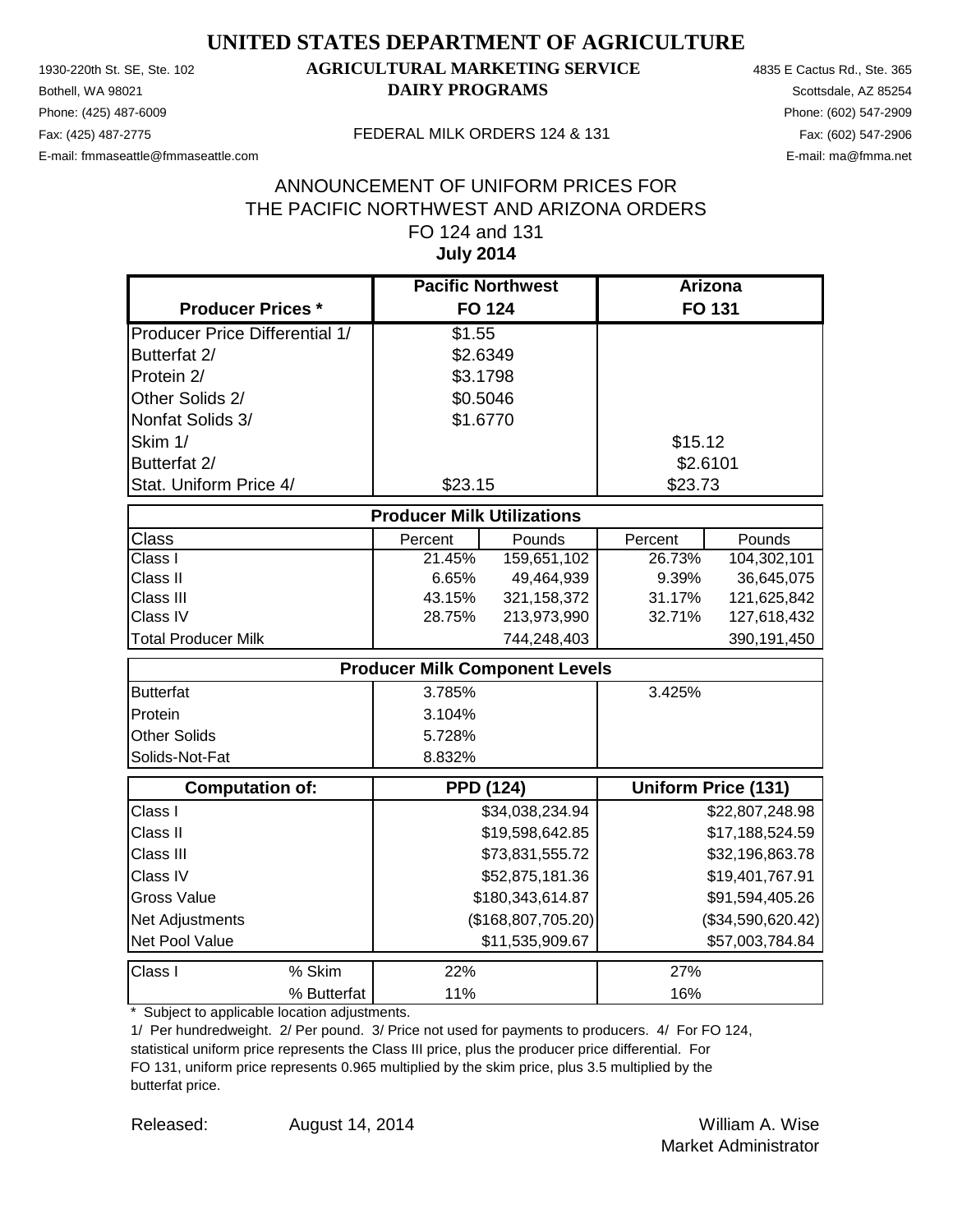## MILK MARKET SUMMARIES FOR JULY 2014

|                                   |                  |                  |                  | <b>July 2014</b>   |          |
|-----------------------------------|------------------|------------------|------------------|--------------------|----------|
|                                   | <b>July 2014</b> | <b>June 2014</b> | <b>July 2013</b> | <b>Change From</b> |          |
|                                   |                  |                  |                  | Month-Ago          | Year-Ago |
| <b>Producer Deliveries</b>        | 744,248,403      | 749,574,810      | 732,414,684      | $-0.71%$           | 1.62%    |
| <b>Daily Deliveries</b>           | 24,008,013       | 24,985,827       | 23,626,280       | $-3.91%$           | 1.62%    |
| Number of Producers*              | 571              | 572              | 595              |                    |          |
| Daily Deliveries Per Producer*    | 42,046           | 43,682           | 39,708           | $-3.75%$           | 5.89%    |
| <b>Class I Producer Milk</b>      | 159,651,102      | 157,090,384      | 167,989,264      | 1.63%              | $-4.96%$ |
| Class I Utilization (%)           | 21.45%           | 20.96%           | 22.94%           |                    |          |
| Class I Daily Usage               | 5,150,036        | 5,236,346        | 5,419,009        | $-1.65%$           | $-4.96%$ |
| Producer Price Differential (PPD) | \$1.55           | \$1.40           | \$1.27           | \$0.15             | \$0.28   |
| Uniform Price (@ 3.5% Butterfat)  | \$23.15          | \$22.76          | \$18.65          | \$0.39             | \$4.50   |
| Uniform Price (@ Avg. Pool Tests) | \$24.28          | \$23.99          | \$19.34          | \$0.29             | \$4.94   |
| Avg. Pool Butterfat Test          | 3.785%           | 3.776%           | 3.725%           |                    |          |
| Avg. Pool Protein Test            | 3.104%           | 3.153%           | 3.088%           |                    |          |
| Avg. Pool Other Solids Test       | 5.728%           | 5.730%           | 5.767%           |                    |          |

# *Pacific Northwest Order (FO 124)*

## *Arizona Order (FO 131)*

|                                   |                                                                                |             |             | <b>July 2014</b> |          |
|-----------------------------------|--------------------------------------------------------------------------------|-------------|-------------|------------------|----------|
|                                   | <b>July 2014</b><br><b>July 2013</b><br><b>June 2014</b><br><b>Change From</b> |             |             |                  |          |
|                                   |                                                                                |             |             | <b>Month-Ago</b> | Year-Ago |
| <b>Producer Deliveries</b>        | 390,191,450                                                                    | 407,213,014 | 363,464,532 | $-4.18%$         | 7.35%    |
| <b>Daily Deliveries</b>           | 12,586,821                                                                     | 13,573,767  | 11,724,662  | $-7.27%$         | 7.35%    |
| Number of Producers               | 91                                                                             | 91          | 91          |                  |          |
| Daily Deliveries Per Producer     | 138,317                                                                        | 149,162     | 128,842     | $-7.27%$         | 7.35%    |
| <b>Class I Producer Milk</b>      | 104,302,101                                                                    | 101,419,838 | 107,572,541 | 2.84%            | $-3.04%$ |
| Class I Utilization (%)           | 26.73%                                                                         | 24.91%      | 29.60%      |                  |          |
| <b>Class I Daily Usage</b>        | 3,364,584                                                                      | 3,380,661   | 3,470,082   | $-0.48%$         | $-3.04%$ |
| Uniform Price (@ 3.5% Butterfat)  | \$23.73                                                                        | \$23.33     | \$19.17     | \$0.40           | \$4.56   |
| Uniform Price (@ Avg. Pool Tests) | \$23.54                                                                        | \$23.13     | \$19.11     | \$0.41           | \$4.43   |
| Avg. Pool Butterfat Test          | 3.425%                                                                         | 3.414%      | 3.457%      |                  |          |

#### *Numbers in Bold/Italics are estimated.*

*Numbers in Italics represent the calculation of the Uniform Price using average pool component tests. Contact Bothell office for details.*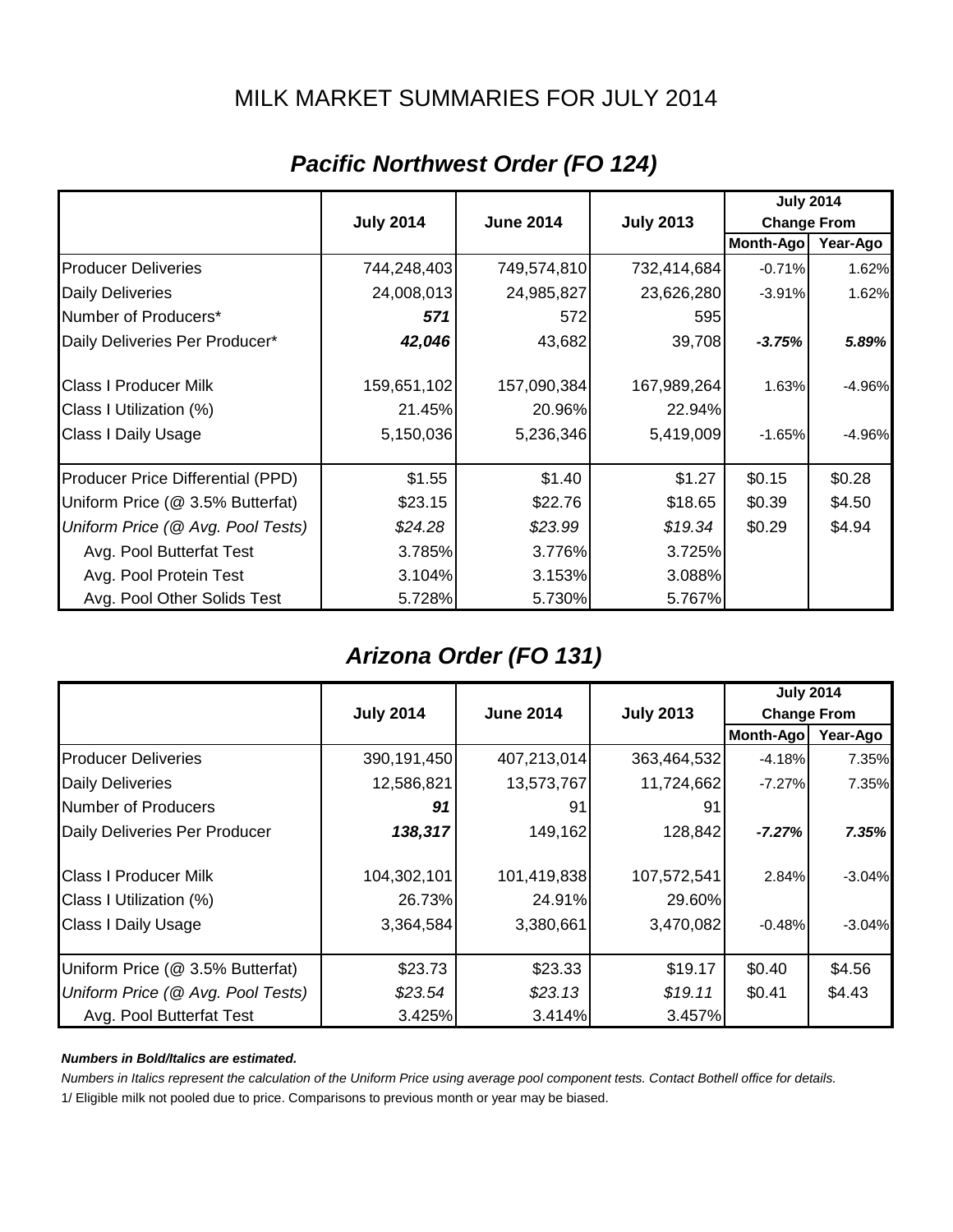Phone: (425) 487-6009 Phone: (602) 547-2909 E-mail: fmmaseattle@fmmaseattle.com E-mail: ma@fmma.net

## 1930-220th St. SE, Ste. 102 **AGRICULTURAL MARKETING SERVICE** 4835 E Cactus Rd., Ste. 365 **Bothell, WA 98021 DAIRY PROGRAMS** Scottsdale, AZ 85254

#### Fax: (425) 487-2775 FEDERAL MILK ORDERS 124 & 131

### **August 2014** ANNOUNCEMENT OF UNIFORM PRICES FOR THE PACIFIC NORTHWEST AND ARIZONA ORDERS FO 124 and 131

|                                       | <b>Pacific Northwest</b>              |                    | <b>Arizona</b> |                            |
|---------------------------------------|---------------------------------------|--------------------|----------------|----------------------------|
| <b>Producer Prices *</b>              | <b>FO 124</b>                         |                    |                | FO 131                     |
| <b>Producer Price Differential 1/</b> | \$1.44                                |                    |                |                            |
| Butterfat 2/                          | \$2.8448                              |                    |                |                            |
| Protein 2/                            | \$3.1496                              |                    |                |                            |
| Other Solids 2/                       | \$0.5036                              |                    |                |                            |
| Nonfat Solids 3/                      | \$1.6047                              |                    |                |                            |
| Skim 1/                               |                                       |                    | \$14.95        |                            |
| Butterfat 2/                          |                                       |                    | \$2.8161       |                            |
| Stat. Uniform Price 4/                | \$23.69                               |                    | \$24.28        |                            |
|                                       | <b>Producer Milk Utilizations</b>     |                    |                |                            |
| <b>Class</b>                          | Percent                               | Pounds             | Percent        | Pounds                     |
| Class I                               | 21.71%                                | 161,307,592        | 27.64%         | 106,614,414                |
| Class II                              | 6.74%                                 | 50,058,702         | 10.02%         | 38,639,604                 |
| Class III                             | 43.55%                                | 323,589,127        | 32.90%         | 126,900,039                |
| Class IV                              | 28.00%                                | 208,040,146        | 29.44%         | 113,503,962                |
| <b>Total Producer Milk</b>            |                                       | 742,995,567        |                | 385,658,019                |
|                                       | <b>Producer Milk Component Levels</b> |                    |                |                            |
| <b>Butterfat</b>                      | 3.809%                                |                    | 3.433%         |                            |
| Protein                               | 3.122%                                |                    |                |                            |
| <b>Other Solids</b>                   | 5.721%                                |                    |                |                            |
| Solids-Not-Fat                        | 8.843%                                |                    |                |                            |
| <b>Computation of:</b>                | <b>PPD (124)</b>                      |                    |                | <b>Uniform Price (131)</b> |
| Class I                               |                                       | \$35,250,145.29    |                | \$23,777,274.17            |
| Class II                              |                                       | \$20,262,000.67    |                | \$17,958,109.76            |
| Class III                             |                                       | \$76,653,384.53    |                | \$33,759,825.07            |
| Class IV                              |                                       | \$53,133,904.99    |                | \$17,229,461.67            |
| <b>Gross Value</b>                    |                                       | \$185,299,435.48   |                | \$92,724,670.67            |
| Net Adjustments                       |                                       | (\$174,600,141.94) |                | (\$37,027,087.60)          |
| Net Pool Value                        |                                       | \$10,699,293.54    |                | \$55,697,583.07            |
| % Skim<br>Class I                     | 22%                                   |                    | 28%            |                            |
| % Butterfat                           | 11%                                   |                    | 16%            |                            |

\* Subject to applicable location adjustments.

1/ Per hundredweight. 2/ Per pound. 3/ Price not used for payments to producers. 4/ For FO 124, statistical uniform price represents the Class III price, plus the producer price differential. For FO 131, uniform price represents 0.965 multiplied by the skim price, plus 3.5 multiplied by the butterfat price.

Released: William A. Wise September 12, 2014 Market Administrator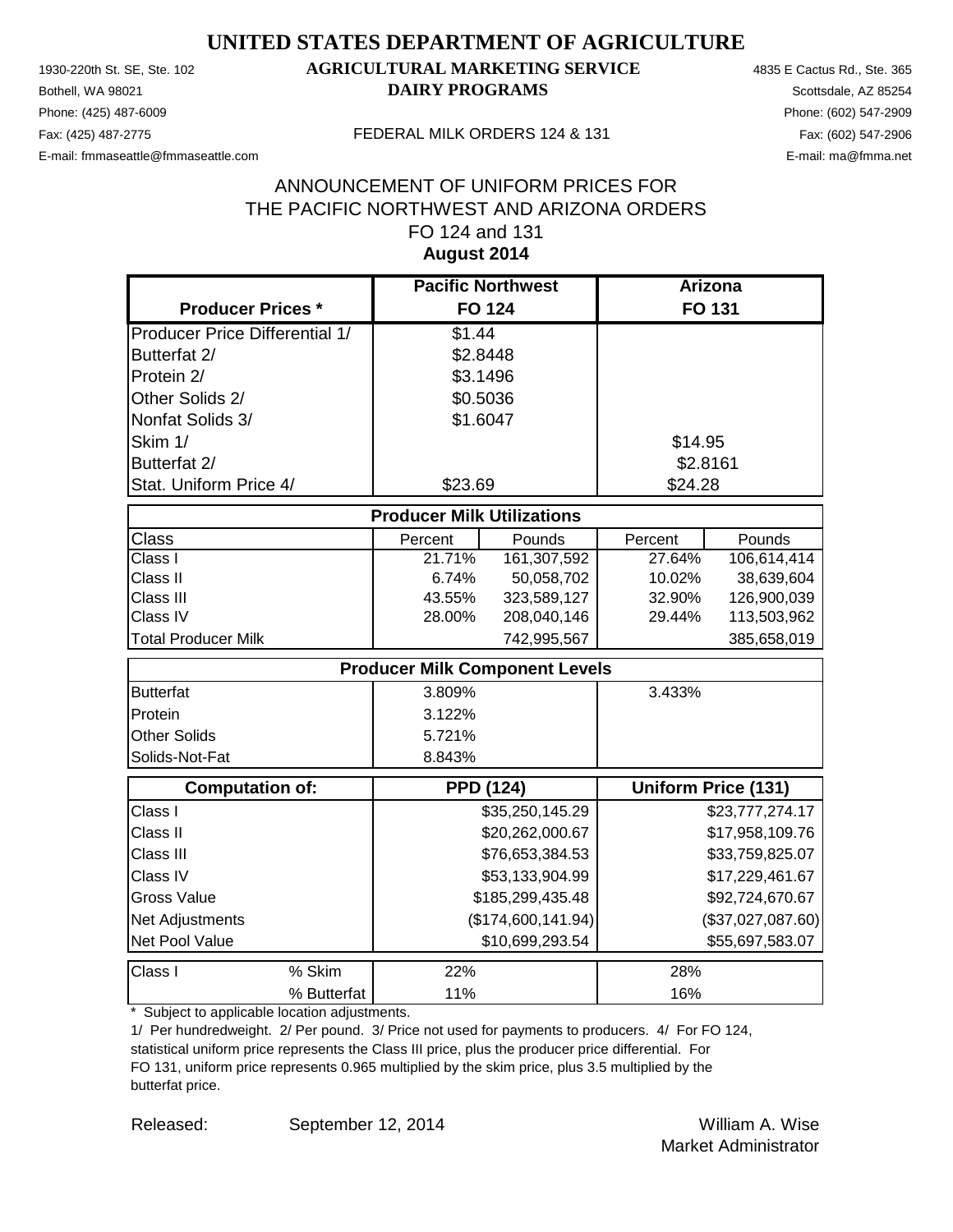## MILK MARKET SUMMARIES FOR AUGUST 2014

|                                   |             |                  |               | August 2014        |           |
|-----------------------------------|-------------|------------------|---------------|--------------------|-----------|
|                                   | August 2014 | <b>July 2014</b> | August 2013   | <b>Change From</b> |           |
|                                   |             |                  | $\frac{1}{2}$ | <b>Month-Ago</b>   | Year-Ago  |
| <b>Producer Deliveries</b>        | 742,995,567 | 744,248,403      | 645,785,530   | $-0.17%$           | 15.05%    |
| <b>Daily Deliveries</b>           | 23,967,599  | 24,008,013       | 20,831,791    | $-0.17%$           | 15.05%    |
| Number of Producers*              | 574         | 574              | 483           |                    |           |
| Daily Deliveries Per Producer*    | 41,755      | 41,826           | 43,130        | $-0.17%$           | $-3.19%$  |
| <b>Class I Producer Milk</b>      | 161,307,592 | 159,651,102      | 180,042,493   | 1.04%              | $-10.41%$ |
| Class I Utilization (%)           | 21.71%      | 21.45%           | 27.88%        |                    |           |
| <b>Class I Daily Usage</b>        | 5,203,471   | 5,150,036        | 5,807,822     | 1.04%              | $-10.41%$ |
| Producer Price Differential (PPD) | \$1.44      | \$1.55           | \$1.02        | $-$0.11$           | \$0.42    |
| Uniform Price (@ 3.5% Butterfat)  | \$23.69     | \$23.15          | \$18.93       | \$0.54             | \$4.76    |
| Uniform Price (@ Avg. Pool Tests) | \$24.99     | \$24.28          | \$19.77       | \$0.71             | \$5.22    |
| Avg. Pool Butterfat Test          | 3.809%      | 3.785%           | 3.738%        |                    |           |
| Avg. Pool Protein Test            | 3.122%      | 3.104%           | 3.123%        |                    |           |
| Avg. Pool Other Solids Test       | 5.721%      | 5.728%           | 5.744%        |                    |           |

# *Pacific Northwest Order (FO 124)*

## *Arizona Order (FO 131)*

|                                   |             |                                 |             | August 2014        |           |
|-----------------------------------|-------------|---------------------------------|-------------|--------------------|-----------|
|                                   | August 2014 | <b>July 2014</b><br>August 2013 |             | <b>Change From</b> |           |
|                                   |             |                                 |             | Month-Ago          | Year-Ago  |
| <b>Producer Deliveries</b>        | 385,658,019 | 390,191,450                     | 360,338,680 | $-1.16%$           | 7.03%     |
| <b>Daily Deliveries</b>           | 12,440,581  | 12,586,821                      | 11,623,828  | $-1.16%$           | 7.03%     |
| Number of Producers               | 91          | 91                              | 92          |                    |           |
| Daily Deliveries Per Producer     | 136,710     | 138,317                         | 126,346     | $-1.16%$           | 8.20%     |
| <b>Class I Producer Milk</b>      | 106,614,414 | 104,302,101                     | 115,907,775 | 2.22%              | $-8.02%$  |
| Class I Utilization (%)           | 27.64%      | 26.73%                          | 32.17%      |                    |           |
| <b>Class I Daily Usage</b>        | 3,439,175   | 3,364,584                       | 3,738,960   | 2.22%              | $-8.02\%$ |
| Uniform Price (@ 3.5% Butterfat)  | \$24.28     | \$23.73                         | \$19.41     | \$0.55             | \$4.87    |
| Uniform Price (@ Avg. Pool Tests) | \$24.10     | \$23.54                         | \$19.38     | \$0.56             | \$4.72    |
| Avg. Pool Butterfat Test          | 3.433%      | 3.425%                          | 3.476%      |                    |           |

#### *Numbers in Bold/Italics are estimated.*

*Numbers in Italics represent the calculation of the Uniform Price using average pool component tests. Contact Bothell office for details.*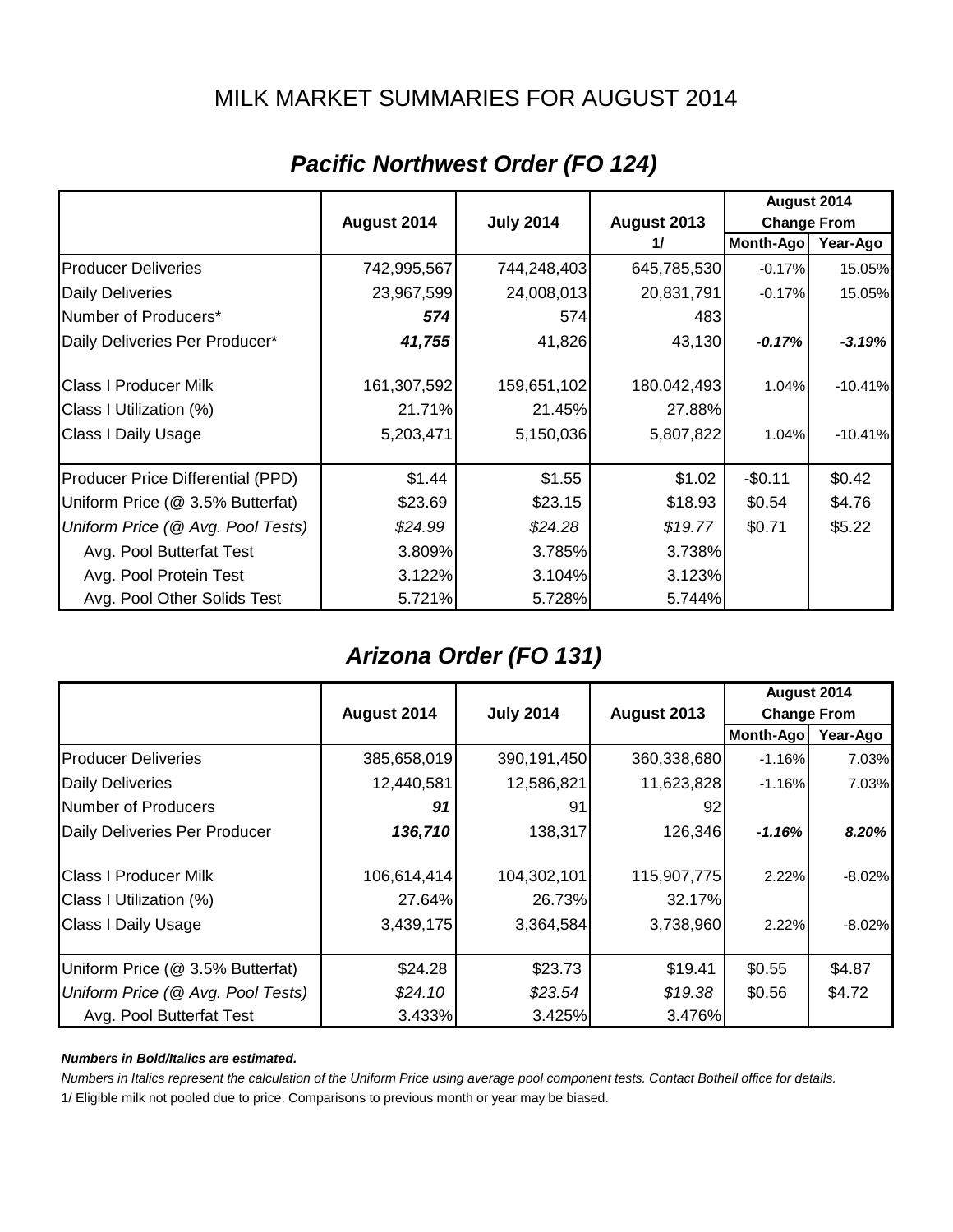Phone: (425) 487-6009 Phone: (602) 547-2909 E-mail: fmmaseattle@fmmaseattle.com E-mail: ma@fmma.net

## 1930-220th St. SE, Ste. 102 **AGRICULTURAL MARKETING SERVICE** 4835 E Cactus Rd., Ste. 365 **Bothell, WA 98021 DAIRY PROGRAMS** Scottsdale, AZ 85254

#### Fax: (425) 487-2775 FEDERAL MILK ORDERS 124 & 131

## **September 2014** ANNOUNCEMENT OF UNIFORM PRICES FOR THE PACIFIC NORTHWEST AND ARIZONA ORDERS FO 124 and 131

|                                       | <b>Pacific Northwest</b>              |                      | <b>Arizona</b> |                            |
|---------------------------------------|---------------------------------------|----------------------|----------------|----------------------------|
| <b>Producer Prices *</b>              |                                       | <b>FO 124</b>        | <b>FO 131</b>  |                            |
| <b>Producer Price Differential 1/</b> | (\$0.30)                              |                      |                |                            |
| Butterfat 2/                          | \$3.2467                              |                      |                |                            |
| Protein 2/                            | \$3.4991                              |                      |                |                            |
| Other Solids 2/                       | \$0.4876                              |                      |                |                            |
| Nonfat Solids 3/                      | \$1.2910                              |                      |                |                            |
| Skim 1/                               |                                       |                      | \$14.34        |                            |
| Butterfat 2/                          |                                       |                      | \$3.1641       |                            |
| Stat. Uniform Price 4/                | \$24.30                               |                      | \$24.91        |                            |
|                                       | <b>Producer Milk Utilizations</b>     |                      |                |                            |
| <b>Class</b>                          | Percent                               | Pounds               | Percent        | Pounds                     |
| Class I                               | 23.88%                                | 171,216,947          | 31.64%         | 107,682,519                |
| Class II                              | 6.18%                                 | 44,327,080           | 12.41%         | 42,242,772                 |
| Class III                             | 41.71%                                | 299,076,935          | 26.18%         | 89,089,244                 |
| Class IV                              | 28.23%                                | 202,359,092          | 29.77%         | 101,293,825                |
| <b>Total Producer Milk</b>            |                                       | 716,980,054          |                | 340,308,360                |
|                                       | <b>Producer Milk Component Levels</b> |                      |                |                            |
| <b>Butterfat</b>                      | 3.898%                                |                      | 3.478%         |                            |
| Protein                               | 3.224%                                |                      |                |                            |
| <b>Other Solids</b>                   | 5.717%                                |                      |                |                            |
| Solids-Not-Fat                        | 8.942%                                |                      |                |                            |
| <b>Computation of:</b>                |                                       | <b>PPD (124)</b>     |                | <b>Uniform Price (131)</b> |
| Class I                               |                                       | \$36,716,883.64      |                | \$23,490,316.04            |
| Class II                              |                                       | \$19,869,885.05      |                | \$18,678,548.35            |
| Class III                             |                                       | \$81,347,443.93      |                | \$29,443,843.95            |
| Class IV                              |                                       | \$51,052,565.24      |                | \$12,678,406.59            |
| <b>Gross Value</b>                    |                                       | \$188,986,777.86     |                | \$84,291,114.93            |
| Net Adjustments                       |                                       | (\$191, 137, 820.83) |                | (\$37,168,391.31)          |
| Net Pool Value                        |                                       | (\$2,151,042.97)     |                | \$47,122,723.62            |
| Class I<br>% Skim                     | 24%                                   |                      | 32%            |                            |
| % Butterfat                           | 12%                                   |                      | 17%            |                            |

\* Subject to applicable location adjustments.

1/ Per hundredweight. 2/ Per pound. 3/ Price not used for payments to producers. 4/ For FO 124, statistical uniform price represents the Class III price, plus the producer price differential. For FO 131, uniform price represents 0.965 multiplied by the skim price, plus 3.5 multiplied by the butterfat price.

Released: William A. Wise October 14, 2014 Market Administrator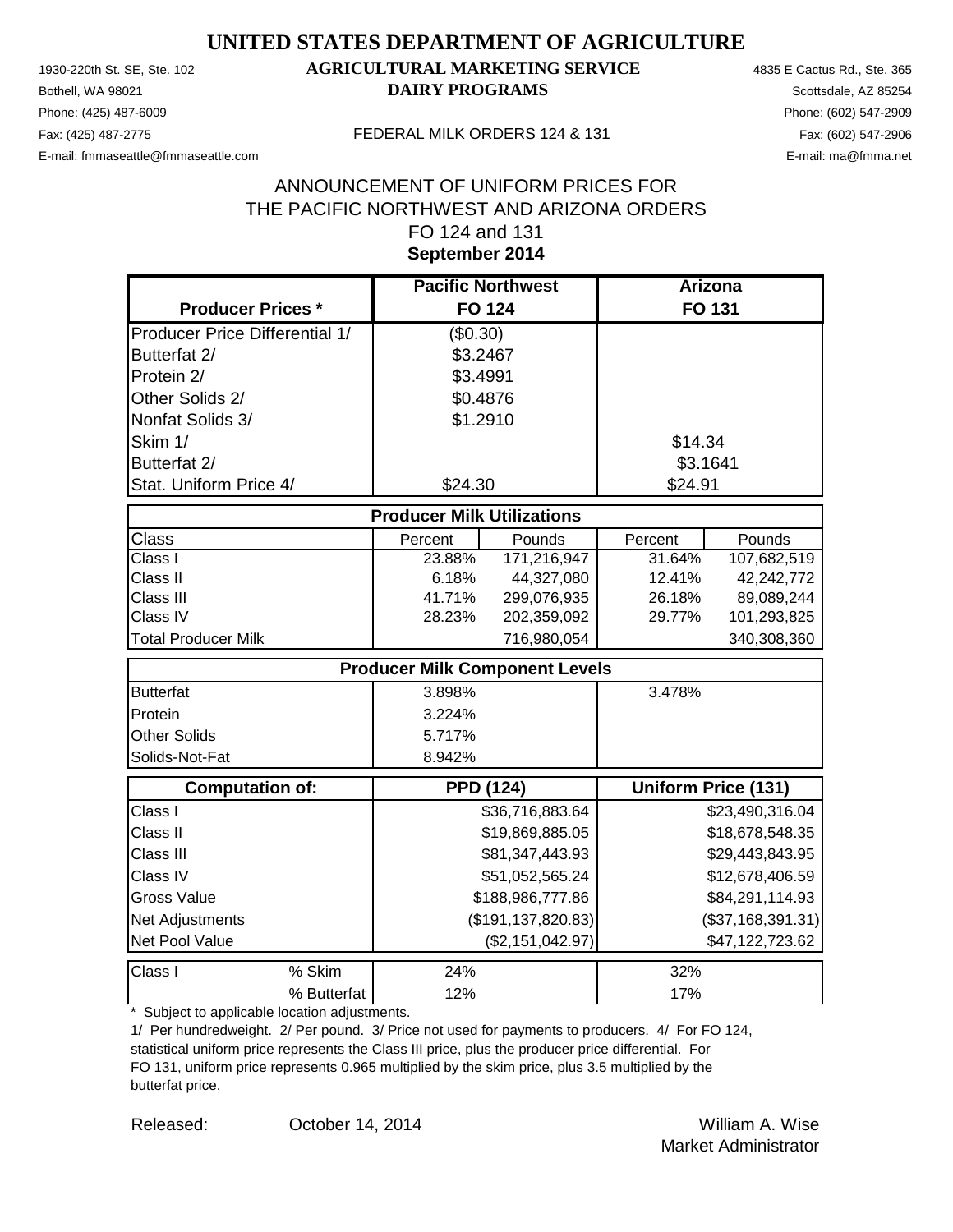## MILK MARKET SUMMARIES FOR SEPTEMBER 2014

|                                   |                |             |                | September 2014     |           |
|-----------------------------------|----------------|-------------|----------------|--------------------|-----------|
|                                   | September 2014 | August 2014 | September 2013 | <b>Change From</b> |           |
|                                   |                |             | 11             | Month-Ago          | Year-Ago  |
| <b>Producer Deliveries</b>        | 716,980,054    | 742,995,567 | 602,276,859    | $-3.50\%$          | 19.04%    |
| <b>Daily Deliveries</b>           | 23,899,335     | 23,967,599  | 20,075,895     | $-0.28%$           | 19.04%    |
| Number of Producers*              | 585            | 585         | 482            |                    |           |
| Daily Deliveries Per Producer*    | 40,854         | 40,970      | 41,651         | $-0.28\%$          | $-1.91%$  |
| <b>Class I Producer Milk</b>      | 171,216,947    | 161,307,592 | 174,199,007    | 6.14%              | $-1.71\%$ |
| Class I Utilization (%)           | 23.88%         | 21.71%      | 28.92%         |                    |           |
| <b>Class I Daily Usage</b>        | 5,707,232      | 5,203,471   | 5,806,634      | 9.68%              | $-1.71\%$ |
| Producer Price Differential (PPD) | (\$0.30)       | \$1.44      | \$0.99         | $-$1.74$           | $-$1.29$  |
| Uniform Price (@ 3.5% Butterfat)  | \$24.30        | \$23.69     | \$19.13        | \$0.61             | \$5.17    |
| Uniform Price (@ Avg. Pool Tests) | \$26.42        | \$24.99     | \$20.34        | \$1.43             | \$6.08    |
| Avg. Pool Butterfat Test          | 3.898%         | 3.809%      | 3.824%         |                    |           |
| Avg. Pool Protein Test            | 3.224%         | 3.122%      | 3.191%         |                    |           |
| Avg. Pool Other Solids Test       | 5.717%         | 5.721%      | 5.724%         |                    |           |

# *Pacific Northwest Order (FO 124)*

## *Arizona Order (FO 131)*

|                                   |                |                               |             | September 2014     |          |
|-----------------------------------|----------------|-------------------------------|-------------|--------------------|----------|
|                                   | September 2014 | September 2013<br>August 2014 |             | <b>Change From</b> |          |
|                                   |                |                               |             | Month-Ago          | Year-Ago |
| <b>Producer Deliveries</b>        | 340,308,360    | 385,658,019                   | 331,787,563 | $-11.76%$          | 2.57%    |
| <b>Daily Deliveries</b>           | 11,343,612     | 12,440,581                    | 11,059,585  | $-8.82%$           | 2.57%    |
| Number of Producers               | 94             | 94                            | 93          |                    |          |
| Daily Deliveries Per Producer     | 120,677        | 132,347                       | 118,920     | $-8.82%$           | 1.48%    |
| <b>Class I Producer Milk</b>      | 107,682,519    | 106,614,414                   | 110,933,813 | 1.00%              | $-2.93%$ |
| Class I Utilization (%)           | 31.64%         | 27.64%                        | 33.44%      |                    |          |
| <b>Class I Daily Usage</b>        | 3,589,417      | 3,439,175                     | 3,697,794   | 4.37%              | $-2.93%$ |
| Uniform Price (@ 3.5% Butterfat)  | \$24.91        | \$24.28                       | \$19.79     | \$0.63             | \$5.12   |
| Uniform Price (@ Avg. Pool Tests) | \$24.85        | \$24.10                       | \$19.81     | \$0.75             | \$5.04   |
| Avg. Pool Butterfat Test          | 3.478%         | 3.433%                        | 3.512%      |                    |          |

#### *Numbers in Bold/Italics are estimated.*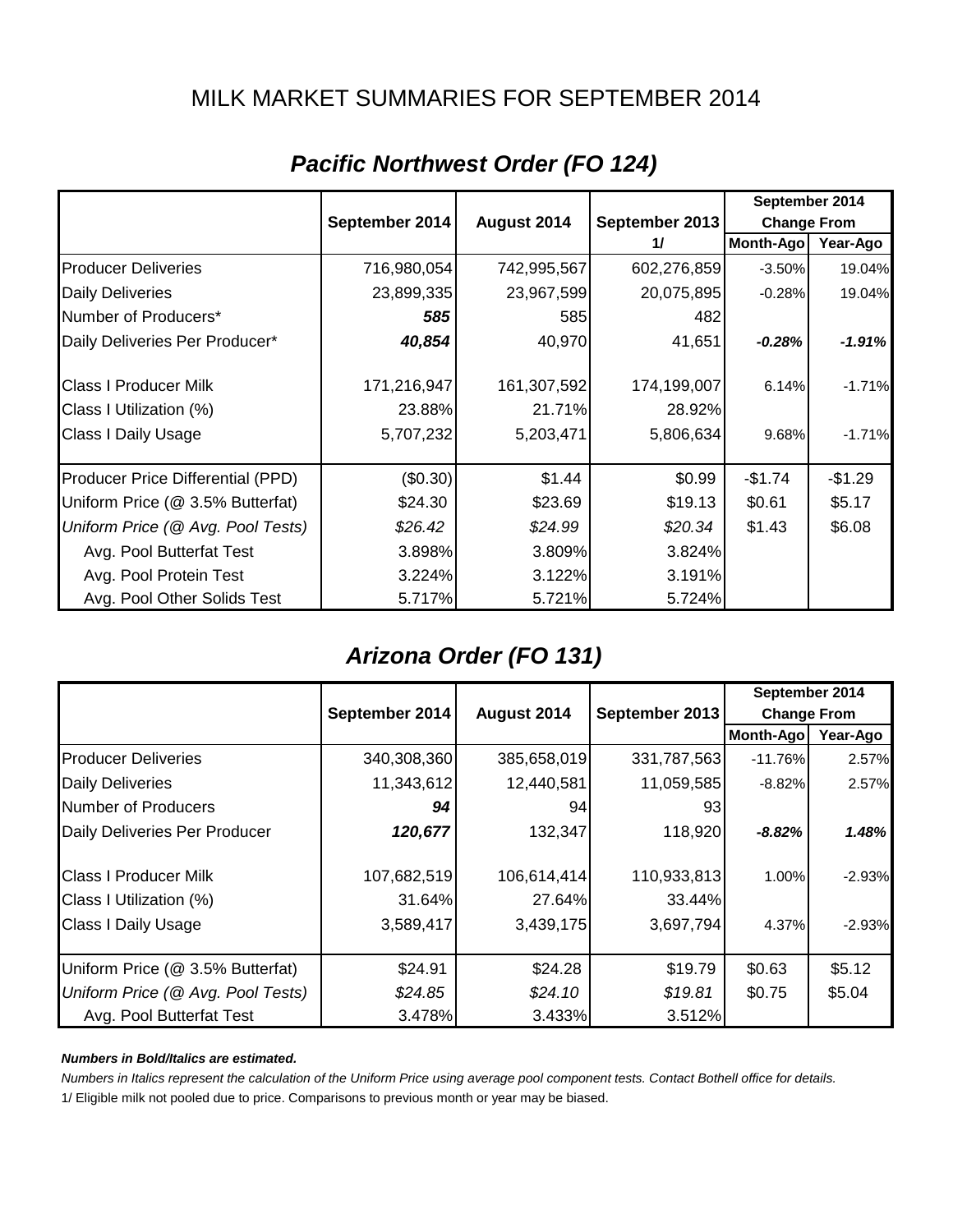Phone: (425) 487-6009 Phone: (602) 547-2909 E-mail: fmmaseattle@fmmaseattle.com E-mail: ma@fmma.net

## 1930-220th St. SE, Ste. 102 **AGRICULTURAL MARKETING SERVICE** 4835 E Cactus Rd., Ste. 365 **Bothell, WA 98021 DAIRY PROGRAMS** Scottsdale, AZ 85254

#### Fax: (425) 487-2775 FEDERAL MILK ORDERS 124 & 131

## **October 2014** ANNOUNCEMENT OF UNIFORM PRICES FOR THE PACIFIC NORTHWEST AND ARIZONA ORDERS FO 124 and 131

|                                       |                                       | <b>Pacific Northwest</b> |          | <b>Arizona</b>             |
|---------------------------------------|---------------------------------------|--------------------------|----------|----------------------------|
| <b>Producer Prices *</b>              |                                       | <b>FO 124</b>            |          | FO 131                     |
| <b>Producer Price Differential 1/</b> | (\$0.99)                              |                          |          |                            |
| Butterfat 2/                          | \$2.8507                              |                          |          |                            |
| Protein 2/                            | \$3.7362                              |                          |          |                            |
| Other Solids 2/                       | \$0.4670                              |                          |          |                            |
| Nonfat Solids 3/                      | \$1.3090                              |                          |          |                            |
| Skim 1/                               |                                       |                          | \$13.75  |                            |
| Butterfat 2/                          |                                       |                          | \$2.9077 |                            |
| Stat. Uniform Price 4/                | \$22.83                               |                          | \$23.45  |                            |
|                                       | <b>Producer Milk Utilizations</b>     |                          |          |                            |
| Class                                 | Percent                               | Pounds                   | Percent  | Pounds                     |
| Class I                               | 35.79%                                | 179,728,621              | 30.87%   | 113,284,104                |
| Class II                              | 8.81%                                 | 44,223,320               | 11.87%   | 43,572,847                 |
| Class III                             | 17.13%                                | 86,000,990               | 22.80%   | 83,669,815                 |
| Class IV                              | 38.27%                                | 192, 163, 167            | 34.46%   | 126,449,495                |
| <b>Total Producer Milk</b>            |                                       | 502,116,098              |          | 366,976,261                |
|                                       | <b>Producer Milk Component Levels</b> |                          |          |                            |
| <b>Butterfat</b>                      | 3.882%                                |                          | 3.501%   |                            |
| Protein                               | 3.224%                                |                          |          |                            |
| <b>Other Solids</b>                   | 5.707%                                |                          |          |                            |
| Solids-Not-Fat                        | 8.931%                                |                          |          |                            |
| <b>Computation of:</b>                |                                       | <b>PPD (124)</b>         |          | <b>Uniform Price (131)</b> |
| Class I                               |                                       | \$38,529,294.14          |          | \$24,775,412.04            |
| Class II                              |                                       | \$18,046,852.30          |          | \$18,805,206.48            |
| Class III                             |                                       | \$22,327,972.61          |          | \$25,596,402.10            |
| Class IV                              |                                       | \$45,362,984.05          |          | \$16,766,212.87            |
| <b>Gross Value</b>                    |                                       | \$124,267,103.10         |          | \$85,943,233.49            |
| Net Adjustments                       |                                       | (\$129, 238, 131.23)     |          | (\$37,218,736.79)          |
| Net Pool Value                        |                                       | (\$4,971,028.13)         |          | \$48,724,496.70            |
| % Skim<br>Class I                     | 37%                                   |                          | 31%      |                            |
| % Butterfat                           | 18%                                   |                          | 17%      |                            |

\* Subject to applicable location adjustments.

1/ Per hundredweight. 2/ Per pound. 3/ Price not used for payments to producers. 4/ For FO 124, statistical uniform price represents the Class III price, plus the producer price differential. For FO 131, uniform price represents 0.965 multiplied by the skim price, plus 3.5 multiplied by the butterfat price.

Released: William A. Wise November 13, 2014 Market Administrator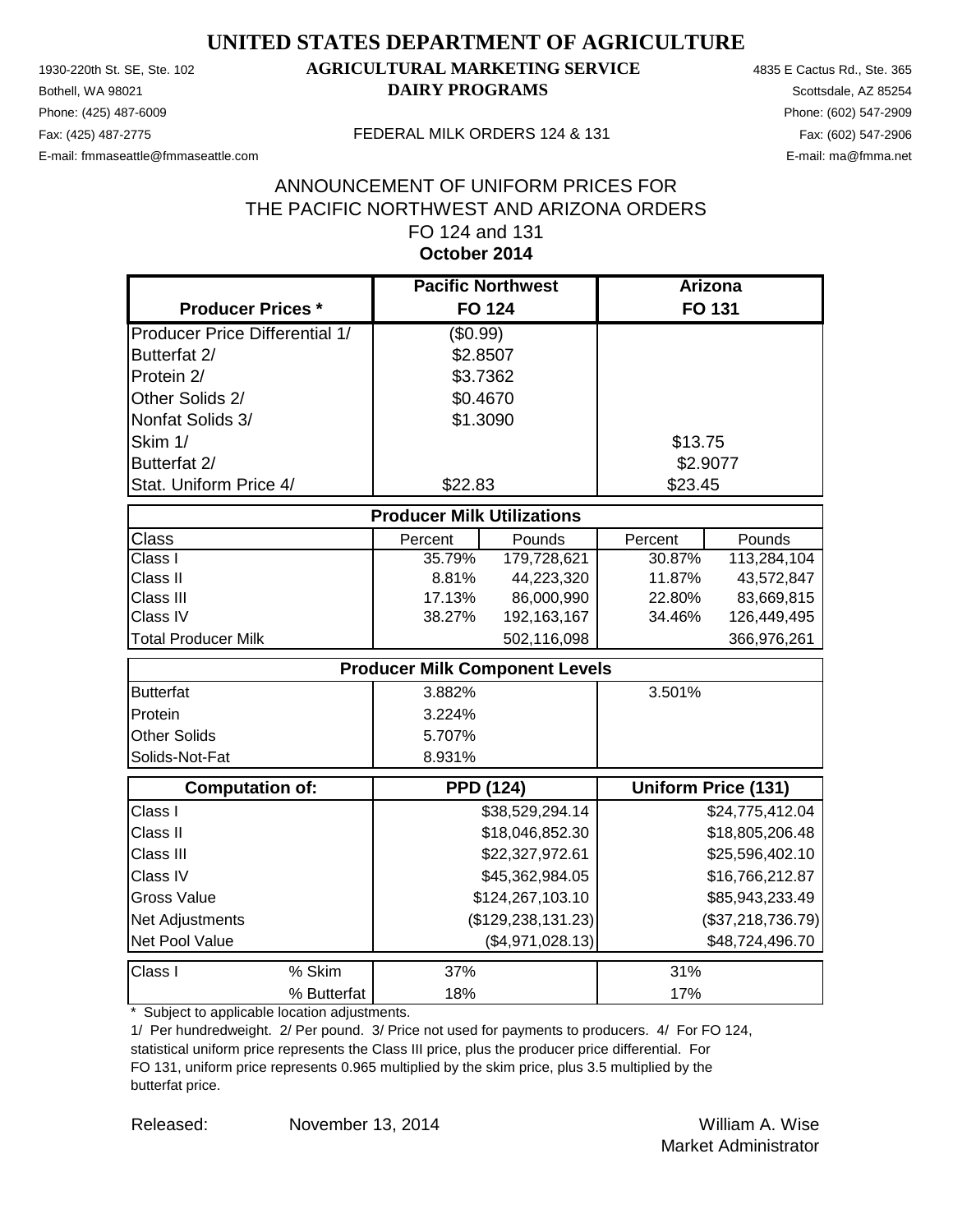## MILK MARKET SUMMARIES FOR OCTOBER 2014

|                                   |              |                |               | October 2014       |           |
|-----------------------------------|--------------|----------------|---------------|--------------------|-----------|
|                                   | October 2014 | September 2014 | October 2013  | <b>Change From</b> |           |
|                                   | 11           |                | $\frac{1}{2}$ | <b>Month-Ago</b>   | Year-Ago  |
| <b>Producer Deliveries</b>        | 502,116,098  | 716,980,054    | 624,445,671   | $-29.97\%$         | $-19.59%$ |
| <b>Daily Deliveries</b>           | 16,197,293   | 23,899,335     | 20,143,409    | $-32.23%$          | $-19.59%$ |
| Number of Producers*              | 444          | 579            | 492           |                    |           |
| Daily Deliveries Per Producer*    | 36,480       | 41,277         | 40,942        | $-11.62%$          | -10.90%   |
| <b>Class I Producer Milk</b>      | 179,728,621  | 171,216,947    | 186,639,206   | 4.97%              | $-3.70%$  |
| Class I Utilization (%)           | 35.79%       | 23.88%         | 29.89%        |                    |           |
| <b>Class I Daily Usage</b>        | 5,797,697    | 5,707,232      | 6,020,620     | 1.59%              | $-3.70%$  |
| Producer Price Differential (PPD) | (\$0.99)     | (\$0.30)       | \$1.06        | $-$0.69$           | $-$2.05$  |
| Uniform Price (@ 3.5% Butterfat)  | \$22.83      | \$24.30        | \$19.28       | $-$1.47$           | \$3.55    |
| Uniform Price (@ Avg. Pool Tests) | \$24.79      | \$26.42        | \$21.24       | $-$1.63$           | \$3.55    |
| Avg. Pool Butterfat Test          | 3.882%       | 3.898%         | 3.979%        |                    |           |
| Avg. Pool Protein Test            | 3.224%       | 3.224%         | 3.332%        |                    |           |
| Avg. Pool Other Solids Test       | 5.707%       | 5.717%         | 5.707%        |                    |           |

# *Pacific Northwest Order (FO 124)*

## *Arizona Order (FO 131)*

|                                   |              |                                                      |             | October 2014     |          |
|-----------------------------------|--------------|------------------------------------------------------|-------------|------------------|----------|
|                                   | October 2014 | October 2013<br>September 2014<br><b>Change From</b> |             |                  |          |
|                                   |              |                                                      |             | <b>Month-Ago</b> | Year-Ago |
| <b>Producer Deliveries</b>        | 366,976,261  | 340,308,360                                          | 367,794,339 | 7.84%            | $-0.22%$ |
| <b>Daily Deliveries</b>           | 11,837,944   | 11,343,612                                           | 11,864,334  | 4.36%            | $-0.22%$ |
| Number of Producers               | 92           | 92                                                   | 90          |                  |          |
| Daily Deliveries Per Producer     | 128,673      | 123,300                                              | 131,826     | 4.36%            | $-2.39%$ |
| <b>Class I Producer Milk</b>      | 113,284,104  | 107,682,519                                          | 117,375,345 | 5.20%            | $-3.49%$ |
| Class I Utilization (%)           | 30.87%       | 31.64%                                               | 31.91%      |                  |          |
| <b>Class I Daily Usage</b>        | 3,654,326    | 3,589,417                                            | 3,786,301   | 1.81%            | $-3.49%$ |
| Uniform Price (@ 3.5% Butterfat)  | \$23.45      | \$24.91                                              | \$20.24     | $-$1.46$         | \$3.21   |
| Uniform Price (@ Avg. Pool Tests) | \$23.45      | \$24.85                                              | \$20.36     | $-$1.40$         | \$3.09   |
| Avg. Pool Butterfat Test          | 3.501%       | 3.478%                                               | 3.581%      |                  |          |

#### *Numbers in Bold/Italics are estimated.*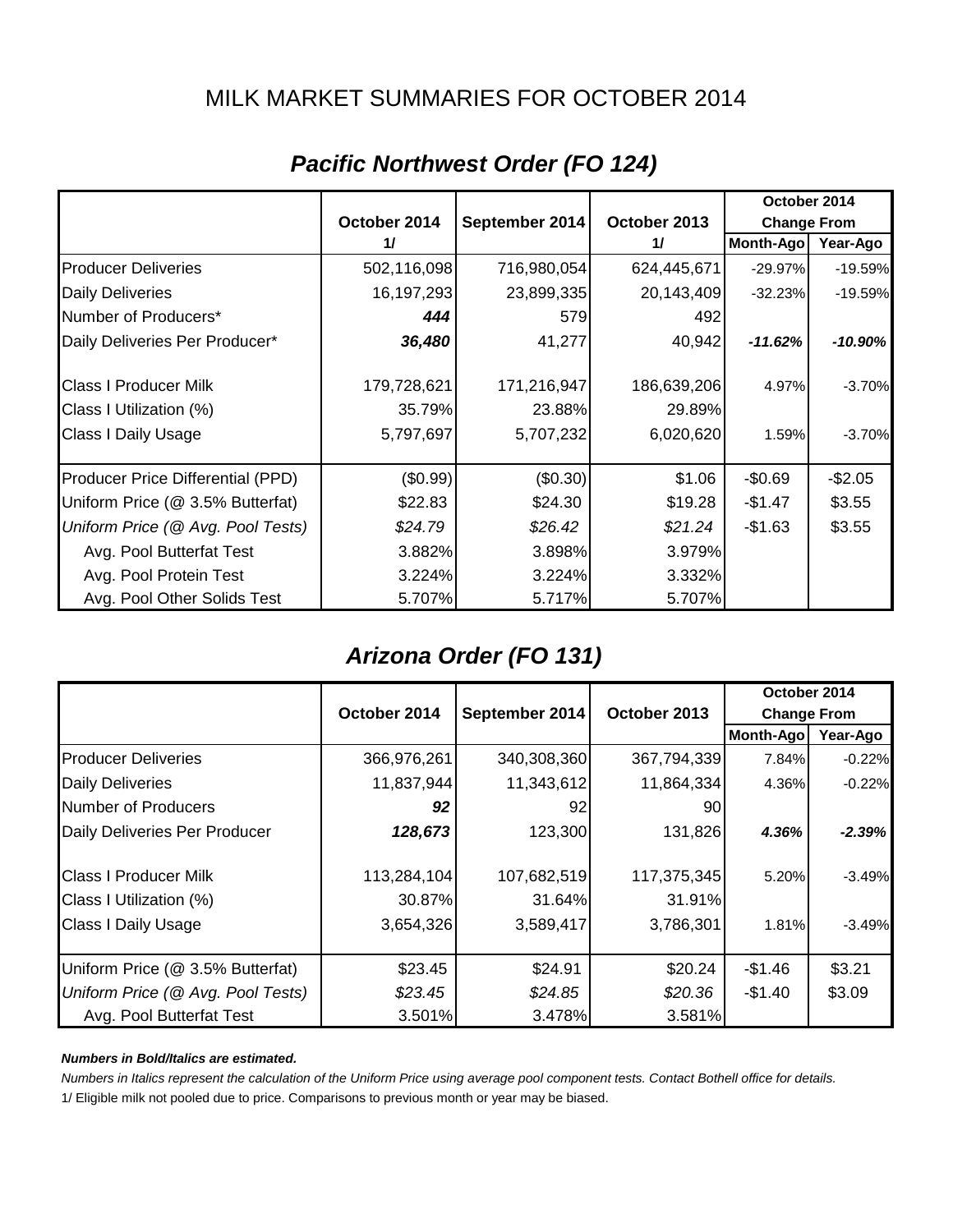Phone: (425) 487-6009 Phone: (602) 547-2909 E-mail: fmmaseattle@fmmaseattle.com E-mail: ma@fmma.net

## 1930-220th St. SE, Ste. 102 **AGRICULTURAL MARKETING SERVICE** 4835 E Cactus Rd., Ste. 365 **Bothell, WA 98021 DAIRY PROGRAMS** Scottsdale, AZ 85254

#### Fax: (425) 487-2775 FEDERAL MILK ORDERS 124 & 131

## **November 2014** ANNOUNCEMENT OF UNIFORM PRICES FOR THE PACIFIC NORTHWEST AND ARIZONA ORDERS FO 124 and 131

|                                       | <b>Pacific Northwest</b>          |                                       | Arizona  |                            |
|---------------------------------------|-----------------------------------|---------------------------------------|----------|----------------------------|
| <b>Producer Prices *</b>              |                                   | <b>FO 124</b>                         |          | <b>FO 131</b>              |
| <b>Producer Price Differential 1/</b> | (\$1.76)                          |                                       |          |                            |
| Butterfat 2/                          | \$2.2011                          |                                       |          |                            |
| Protein 2/                            | \$3.9018                          |                                       |          |                            |
| Other Solids 2/                       | \$0.4505                          |                                       |          |                            |
| Nonfat Solids 3/                      | \$1.2102                          |                                       |          |                            |
| Skim 1/                               |                                   |                                       | \$13.37  |                            |
| Butterfat 2/                          |                                   |                                       | \$2.3672 |                            |
| Stat. Uniform Price 4/                | \$20.18                           |                                       | \$21.19  |                            |
|                                       | <b>Producer Milk Utilizations</b> |                                       |          |                            |
| <b>Class</b>                          | Percent                           | Pounds                                | Percent  | Pounds                     |
| Class I                               | 37.99%                            | 165,355,648                           | 27.89%   | 103,822,300                |
| Class II                              | 10.13%                            | 44,085,035                            | 11.77%   | 43,836,475                 |
| Class III                             | 7.83%                             | 34,076,341                            | 25.54%   | 95,081,460                 |
| Class IV                              | 44.05%                            | 191,699,433                           | 34.80%   | 129,580,635                |
| <b>Total Producer Milk</b>            |                                   | 435,216,457                           |          | 372,320,870                |
|                                       |                                   | <b>Producer Milk Component Levels</b> |          |                            |
| <b>Butterfat</b>                      | 3.995%                            |                                       | 3.535%   |                            |
| Protein                               | 3.287%                            |                                       |          |                            |
| <b>Other Solids</b>                   | 5.711%                            |                                       |          |                            |
| Solids-Not-Fat                        | 8.998%                            |                                       |          |                            |
| <b>Computation of:</b>                |                                   | <b>PPD (124)</b>                      |          | <b>Uniform Price (131)</b> |
| Class I                               |                                   | \$35,003,368.79                       |          | \$22,502,247.90            |
| Class II                              |                                   | \$14,922,548.27                       |          | \$15,360,667.31            |
| Class III                             |                                   | \$8,486,152.36                        |          | \$26,524,043.38            |
| Class IV                              |                                   | \$39,074,888.24                       |          | \$14,719,364.22            |
| <b>Gross Value</b>                    | \$97,486,957.66                   |                                       |          | \$79,106,322.81            |
| Net Adjustments                       | (\$105, 147, 204.58)              |                                       |          | (\$31,055,866.84)          |
| Net Pool Value                        |                                   | (\$7,660,246.92)                      |          | \$48,050,455.97            |
| Class I<br>% Skim                     | 39%                               |                                       | 28%      |                            |
| % Butterfat                           | 19%                               |                                       | 16%      |                            |

\* Subject to applicable location adjustments.

1/ Per hundredweight. 2/ Per pound. 3/ Price not used for payments to producers. 4/ For FO 124, statistical uniform price represents the Class III price, plus the producer price differential. For FO 131, uniform price represents 0.965 multiplied by the skim price, plus 3.5 multiplied by the butterfat price.

Released: William A. Wise December 12, 2014 Market Administrator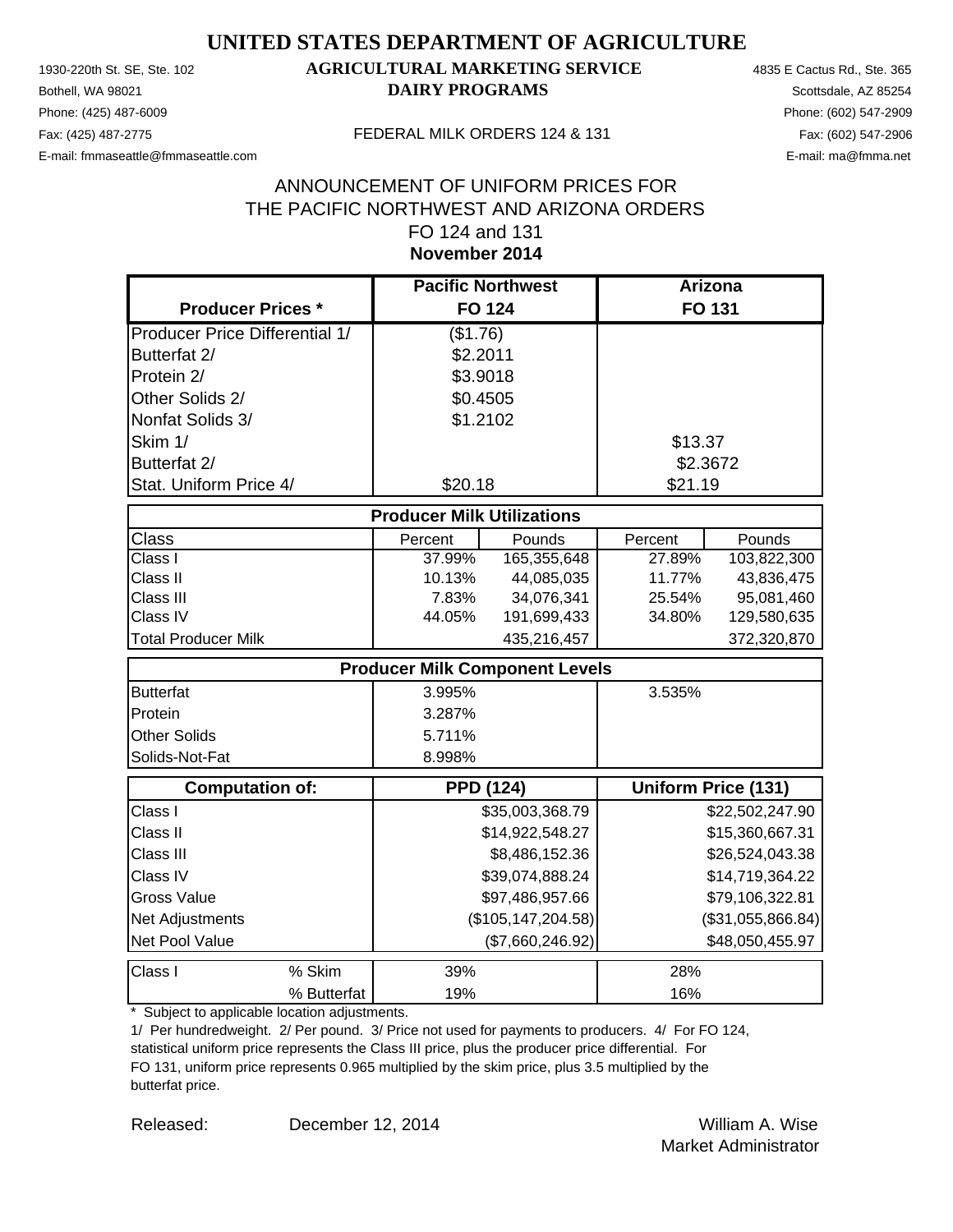## MILK MARKET SUMMARIES FOR NOVEMBER 2014

|                                   | November 2014 |              |               |                    |           |
|-----------------------------------|---------------|--------------|---------------|--------------------|-----------|
|                                   | November 2014 | October 2014 | November 2013 | <b>Change From</b> |           |
|                                   | 11            | 11           |               | <b>Month-Ago</b>   | Year-Ago  |
| <b>Producer Deliveries</b>        | 435,216,457   | 502,116,098  | 671,439,912   | $-13.32%$          | $-35.18%$ |
| <b>Daily Deliveries</b>           | 14,507,215    | 16,197,293   | 22,381,330    | $-10.43%$          | $-35.18%$ |
| Number of Producers*              | 430           | 430          | 592           |                    |           |
| Daily Deliveries Per Producer*    | 33,738        | 37,668       | 37,806        | $-10.43%$          | $-10.76%$ |
| <b>Class I Producer Milk</b>      | 165,355,648   | 179,728,621  | 178,234,548   | $-8.00%$           | $-7.23%$  |
| Class I Utilization (%)           | 37.99%        | 35.79%       | 26.55%        |                    |           |
| <b>Class I Daily Usage</b>        | 5,511,855     | 5,797,697    | 5,941,152     | $-4.93%$           | $-7.23%$  |
| Producer Price Differential (PPD) | (\$1.76)      | (\$0.99)     | \$0.94        | $-$0.77$           | $-$2.70$  |
| Uniform Price (@ 3.5% Butterfat)  | \$20.18       | \$22.83      | \$19.77       | $-$ \$2.65         | \$0.41    |
| Uniform Price (@ Avg. Pool Tests) | \$22.43       | \$24.79      | \$21.94       | $-$ \$2.36         | \$0.49    |
| Avg. Pool Butterfat Test          | 3.995%        | 3.882%       | 4.026%        |                    |           |
| Avg. Pool Protein Test            | 3.287%        | 3.224%       | 3.351%        |                    |           |
| Avg. Pool Other Solids Test       | 5.711%        | 5.707%       | 5.689%        |                    |           |

## *Pacific Northwest Order (FO 124)*

# *Arizona Order (FO 131)*

|                                   |               |              |               | November 2014      |           |
|-----------------------------------|---------------|--------------|---------------|--------------------|-----------|
|                                   | November 2014 | October 2014 | November 2013 | <b>Change From</b> |           |
|                                   |               |              |               | Month-Ago          | Year-Ago  |
| <b>Producer Deliveries</b>        | 372,320,870   | 366,976,261  | 364,885,048   | 1.46%              | 2.04%     |
| <b>Daily Deliveries</b>           | 12,410,696    | 11,837,944   | 12,162,835    | 4.84%              | 2.04%     |
| Number of Producers               | 92            | 92           | 91            |                    |           |
| Daily Deliveries Per Producer     | 134,899       | 128,673      | 133,658       | 4.84%              | 0.93%     |
| <b>Class I Producer Milk</b>      | 103,822,300   | 113,284,104  | 115,691,722   | $-8.35%$           | $-10.26%$ |
| Class I Utilization (%)           | 27.89%        | 30.87%       | 31.71%        |                    |           |
| <b>Class I Daily Usage</b>        | 3,460,743     | 3,654,326    | 3,856,391     | $-5.30\%$          | $-10.26%$ |
| Uniform Price (@ 3.5% Butterfat)  | \$21.19       | \$23.45      | \$20.70       | $-$2.26$           | \$0.49    |
| Uniform Price (@ Avg. Pool Tests) | \$21.27       | \$23.45      | \$20.81       | $-$2.18$           | \$0.46    |
| Avg. Pool Butterfat Test          | 3.535%        | 3.501%       | 3.575%        |                    |           |

#### *Numbers in Bold/Italics are estimated.*

*Numbers in Italics represent the calculation of the Uniform Price using average pool component tests. Contact Bothell office for details.*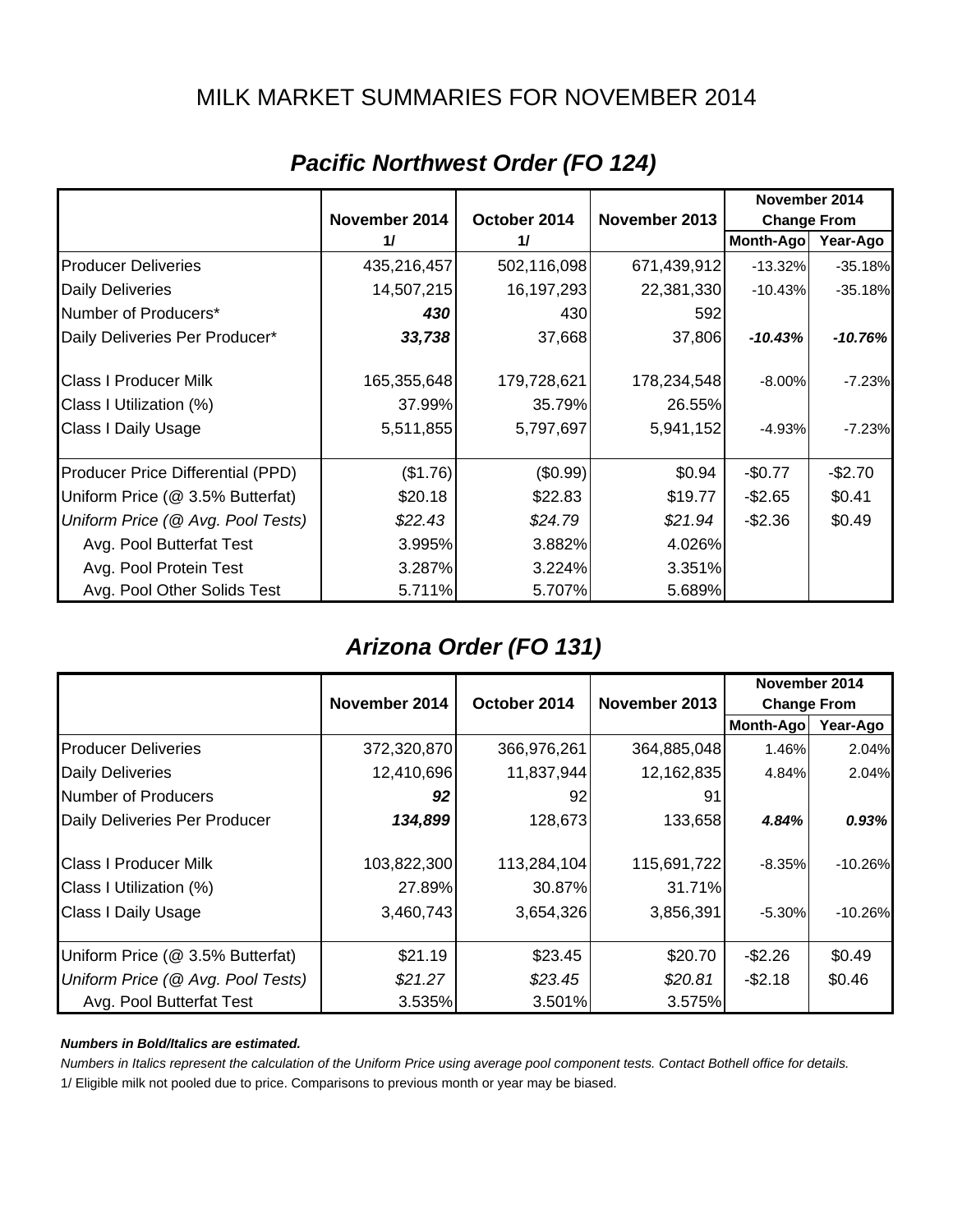Phone: (425) 487-6009 Phone: (602) 547-2909 E-mail: fmmaseattle@fmmaseattle.com E-mail: ma@fmma.net

## 1930-220th St. SE, Ste. 102 **AGRICULTURAL MARKETING SERVICE** 4835 E Cactus Rd., Ste. 365 **Bothell, WA 98021 DAIRY PROGRAMS** Scottsdale, AZ 85254

#### Fax: (425) 487-2775 FEDERAL MILK ORDERS 124 & 131

## **December 2014** ANNOUNCEMENT OF UNIFORM PRICES FOR THE PACIFIC NORTHWEST AND ARIZONA ORDERS FO 124 and 131

|                                       | <b>Pacific Northwest</b>              |                  | <b>Arizona</b> |                            |
|---------------------------------------|---------------------------------------|------------------|----------------|----------------------------|
| <b>Producer Prices *</b>              | <b>FO 124</b>                         |                  |                | <b>FO 131</b>              |
| <b>Producer Price Differential 1/</b> | \$1.05                                |                  |                |                            |
| Butterfat 2/                          | \$2.0991                              |                  |                |                            |
| Protein 2/                            | \$2.7387                              |                  |                |                            |
| Other Solids 2/                       | \$0.3996                              |                  |                |                            |
| Nonfat Solids 3/                      | \$1.0767                              |                  |                |                            |
| Skim 1/                               |                                       |                  | \$12.44        |                            |
| Butterfat 2/                          |                                       |                  | \$2.1194       |                            |
| Stat. Uniform Price 4/                | \$18.87                               |                  | \$19.42        |                            |
|                                       | <b>Producer Milk Utilizations</b>     |                  |                |                            |
| Class                                 | Percent                               | Pounds           | Percent        | Pounds                     |
| Class I                               | 24.30%                                | 176,242,310      | 26.89%         | 109,926,615                |
| Class II                              | 5.68%                                 | 41,166,017       | 10.44%         | 42,675,287                 |
| Class III                             | 41.00%                                | 297,299,923      | 24.99%         | 102,160,533                |
| Class IV                              | 29.02%                                | 210,471,091      | 37.68%         | 154,033,140                |
| <b>Total Producer Milk</b>            |                                       | 725,179,341      |                | 408,795,575                |
|                                       | <b>Producer Milk Component Levels</b> |                  |                |                            |
| <b>Butterfat</b>                      | 4.085%                                |                  | 3.572%         |                            |
| Protein                               | 3.328%                                |                  |                |                            |
| <b>Other Solids</b>                   | 5.737%                                |                  |                |                            |
| Solids-Not-Fat                        | 9.065%                                |                  |                |                            |
| <b>Computation of:</b>                | <b>PPD (124)</b>                      |                  |                | <b>Uniform Price (131)</b> |
| Class I                               |                                       | \$37,620,744.54  |                | \$23,988,033.29            |
| Class II                              |                                       | \$13,985,719.59  |                | \$14,762,008.40            |
| Class III                             |                                       | \$60,447,168.43  |                | \$23,974,629.76            |
| Class IV                              |                                       | \$40,030,698.42  |                | \$17,053,020.63            |
| <b>Gross Value</b>                    |                                       | \$152,084,330.98 |                | \$79,777,692.08            |
| Net Adjustments                       | (\$144,469,821.85)                    |                  |                | (\$30,708,554.80)          |
| Net Pool Value                        |                                       | \$7,614,509.13   |                | \$49,069,137.28            |
| % Skim<br>Class I                     | 25%                                   |                  | 27%            |                            |
| % Butterfat                           | 12%                                   |                  | 15%            |                            |

\* Subject to applicable location adjustments.

1/ Per hundredweight. 2/ Per pound. 3/ Price not used for payments to producers. 4/ For FO 124, statistical uniform price represents the Class III price, plus the producer price differential. For FO 131, uniform price represents 0.965 multiplied by the skim price, plus 3.5 multiplied by the butterfat price.

Released: William A. Wise January 14, 2015 Market Administrator